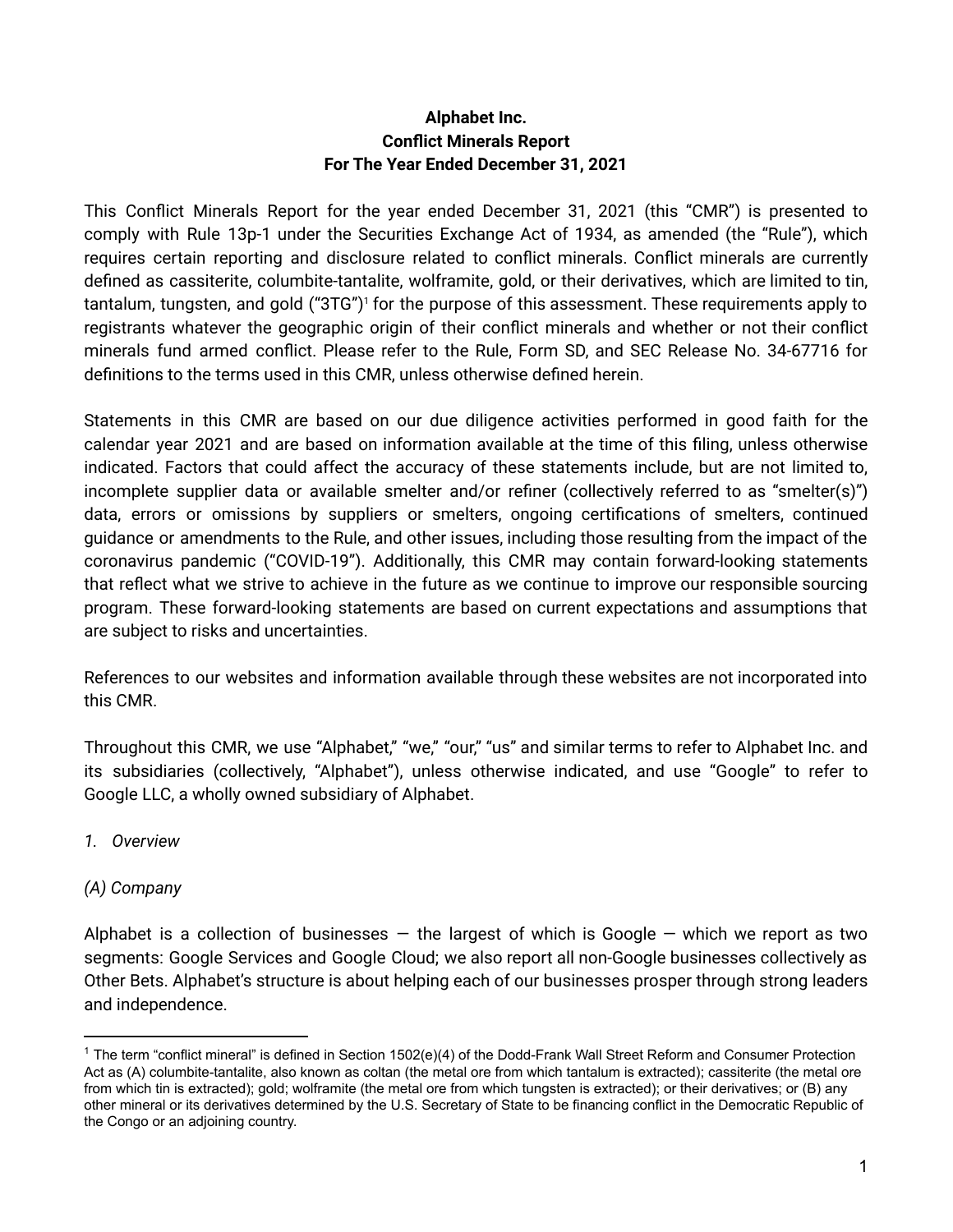Our Google Services and Google Cloud segments together represented approximately 99% of our consolidated revenues in 2021. Our Google Services segment generates revenues primarily by delivering both performance advertising and brand advertising. We continue to look to the future and are making long-term investments that we expect will grow revenues beyond advertising, including Google Play, hardware, and YouTube non-advertising services. Our Google Cloud segment generates revenues primarily from fees received for Google Cloud Platform services, Google Workspace collaboration tools and other enterprise services. Our Other Bets are emerging businesses at various stages of development, ranging from those in the research and development phase to those that are in the beginning stages of commercialization, and our goal is for them to become thriving, successful businesses in the medium to long term.

### *(B) In-Scope Products*

Products assessed for the scoping of the CMR included tangible products that enter the stream of commerce as defined by the Rule. The hardware products considered in scope for this CMR pertain to consumer-facing devices such as healthcare technology, home devices, phones, wearable devices, streaming devices, tablets, video cameras, and, more specifically, the components of the hardware, such as circuit boards, chips, capacitors, alloys, motor components, and wires.

# *(C) Supply Chain*

Our supply chain consists of a broad range of suppliers and several manufacturing models. The hardware components, such as those described in 1(B), were manufactured by other companies on our behalf. Whether we are working with Original Equipment Manufacturers or more closely with the product design, we do not directly purchase raw materials and are several tiers away from the smelter and country of origin of the 3TG used in our products. In addition, many of the suppliers we work with are not directly subject to the Rule and its corresponding requirements. To influence activities through multiple tiers of the supply chain, we actively engage with a variety of industry members, including the Responsible Minerals Initiative (the "RMI"). Our engagement with RMI includes using tools such as the Conflict Minerals Reporting Template (the "CMRT") and participating in numerous workgroups and activities that support the RMI's efforts, including the Responsible Minerals Assurance Process (the "RMAP").

### *(D) Conflict Minerals Policy*

We believe it is essential to establish validated conflict-free sources of 3TG within the Democratic Republic of the Congo (the "DRC") and adjoining countries (together, with the DRC, the "Covered Countries"), so that these minerals can be procured in a way that contributes to economic growth and development in the region. To aid in this effort, we have established a conflict minerals policy and an internal team to implement the policy. Our conflict minerals policy is accessible on our website at *https://abc.xyz/investor/conflictminerals/*.

We expect our suppliers to assure the 3TG in our products are sourced from conformant conflict-free smelters, such as those audited through the RMI's RMAP *(http://www.responsiblemineralsinitiative.org*),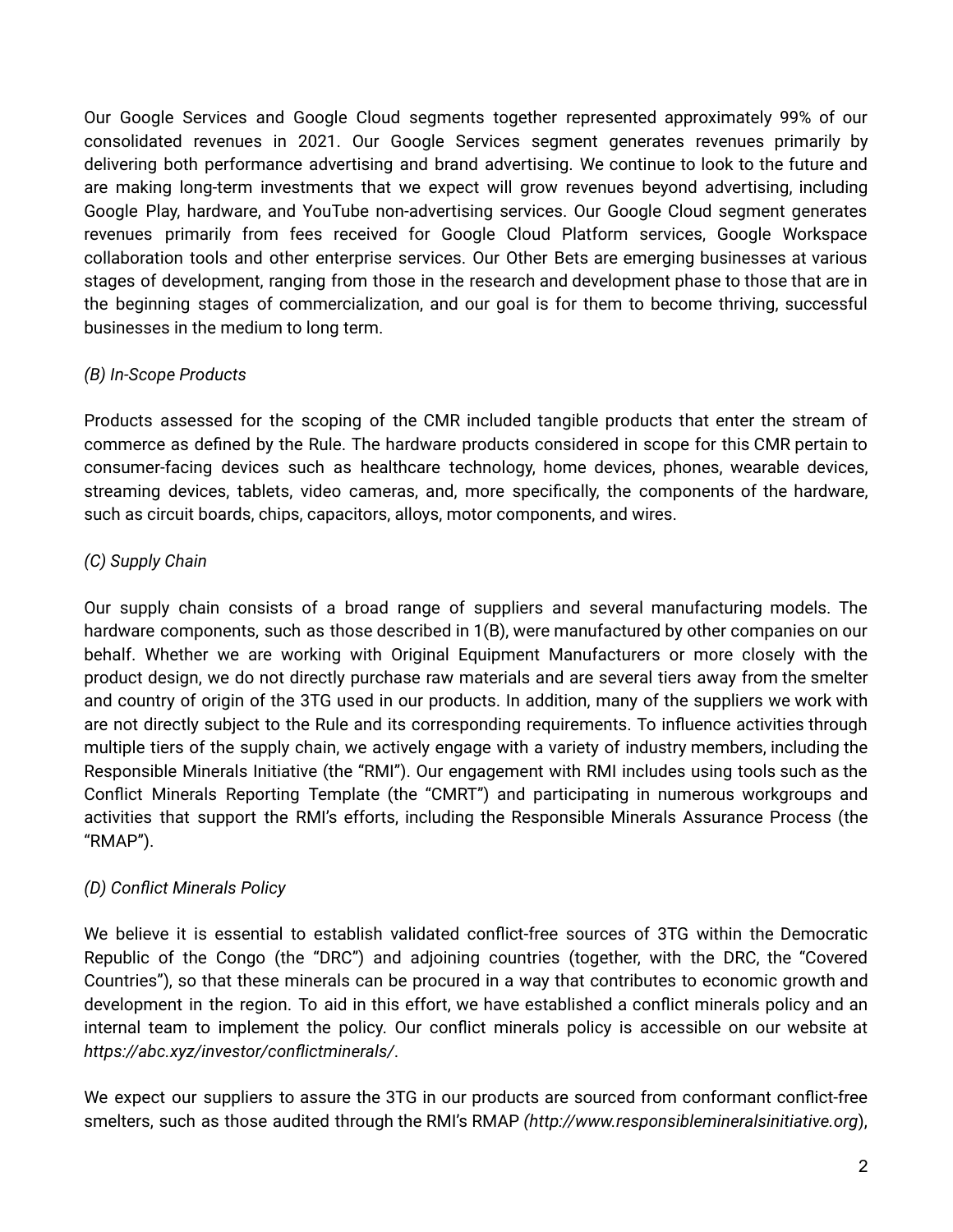the London Bullion Market Association (LBMA) or the Responsible Jewellery Council, each of whom perform due diligence on the source and chain of custody of the 3TG used in our products and provide their due diligence measures to us upon request.

# *2. Reasonable Country of Origin Inquiry*

To identify which of our suppliers to survey regarding the source of the 3TG used in our products, we inventoried our products to determine which products were either manufactured or contracted for manufacture by us between January 1, 2021 and December 31, 2021, and if they were intended to enter the stream of commerce. For all products in scope, we identified and compiled a list of our suppliers (our "in-scope suppliers") from whom we requested information regarding their sourcing of 3TG.

We requested that such identified in-scope suppliers provide us with information regarding their supply chain using the CMRT from the RMI. We also followed up with our own company-developed tools and templates to review CMRT completeness, ensure at least a base minimum of response across all respondents, and identify potential inconsistencies. The CMRT included questions about location or mine of origin of the 3TG in the products, and requested in-scope suppliers to make similar efforts to survey their supply chains and report the smelters and location or mine of origin of necessary 3TG. We reviewed and monitored responses from our in-scope suppliers and followed up if we identified information to be incomplete or inconsistent with the information we would expect from the supplier. Our follow-up actions included the following:

- If an in-scope supplier did not respond, we initiated a supplier escalation process until a response was received.
- If an in-scope supplier had inconsistent or incomplete information, we contacted the supplier and requested updated information, provided additional training resources, and reaffirmed our applicable supplier codes of conduct and conflict minerals policy expectations.
- We worked with suppliers to improve their responses and commitment to conflict-free sourcing at both company and product levels and sourcing from RMAP conformant smelters.
- We also encouraged suppliers to join industry collaborations to further support conflict-free sourcing.

We received a 100% response rate from our in-scope suppliers who provided data to us at either the company or product level. In-scope suppliers are continuously gathering information from their suppliers and we continue to work with them to ensure that suppliers are fully represented.

Some in-scope supplier responses indicated that some smelters used by them at various levels of our supply chain obtain 3TG from the Covered Countries. Some in-scope supplier responses also indicated sourcing 3TG from outside of the Covered Countries, from recycled or scrap sources, and/or from unknown origins. Based on the results of our supply chain survey and the nature of our supply chain as described in Section 1(C) above, we were unable to verify with certainty the source and chain of custody of all of the 3TG used by our suppliers and in our products. We completed due diligence on all smelters reported in our supply chain as described in Section 3 below.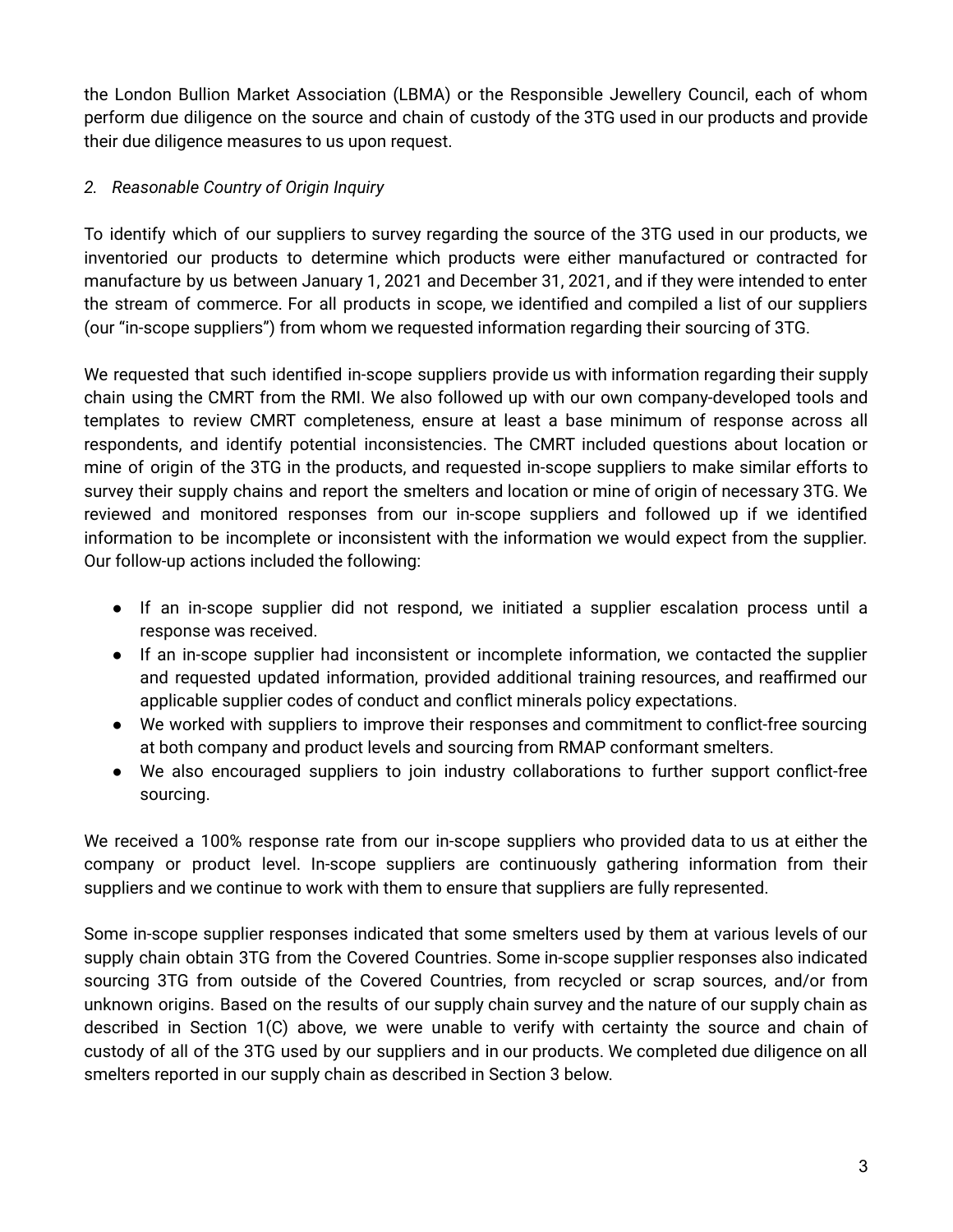# *3. Due Diligence*

Our due diligence measures were designed to conform in all material respects to the five step framework set forth in the Organisation for Economic Co-operation and Development ("OECD") Due Diligence Guidance for Responsible Supply Chains of Minerals from Conflict-Affected and High-Risk Areas, Third Edition, 2016 ("OECD Guidance").

Below is a description of our due diligence activities performed for the 2021 reporting year as they relate to the five-step framework set forth in the OECD Guidance.

*OECD Step 1 - Establish strong company management systems*

- Our conflict minerals policy described in Section 1(D) is publicly available on our Investor Relations website.
- Our governance structure includes senior management from our in-scope supply chains, legal and finance organizations who are responsible for monitoring our due diligence activities. Oversight of the program consists of our CFO, vice presidents from supply chain and business operations, finance, and legal.
- We include responsible sourcing and due diligence requirements in our applicable supplier codes of conduct and in supplier contract templates. Our suppliers are expected to source from conflict-free sources, and utilize the CMRT to disclose sourcing information about the 3TG in their products. We provide additional templates for follow-up, training and resources to our suppliers on our requirements.
- Our product areas utilize a system that includes online platforms for storing and managing our conflict minerals due diligence activities, communications, and results.
- We have a document retention policy for maintaining conflict minerals program documentation for a minimum of five years.
- We have a grievance mechanism for reporting violations of our policies.
- We participate in and review the grievances reported via the RMI Minerals Grievances Platform, which acts as a risk-awareness system (*https://mineralsgrievanceplatform.org*).

*OECD Step 2 - Identify and assess risk in the supply chain*

- We requested that our in-scope suppliers provide a CMRT in order to collect information about the smelters of 3TG used in our products.
- We assessed the CMRTs received from our in-scope suppliers for completeness, and reasonableness based on OECD Guidance for Conflict and High Risk Areas (CAHRAs) globally, including the Covered Countries.
- We validated each smelter disclosed by our in-scope suppliers by checking against the smelter data provided by the RMI.
- We provided conflict minerals feedback as needed to in-scope suppliers that were audited by our internal Responsible Supply Chain audit program.
- For the fifth consecutive year, we utilized an independent third party to provide an assessment of 100% of the smelters disclosed by our in-scope suppliers, to track data, and to identify risks in smelters that have not yet undergone the RMAP. This prompted additional direct follow-up with smelters and suppliers.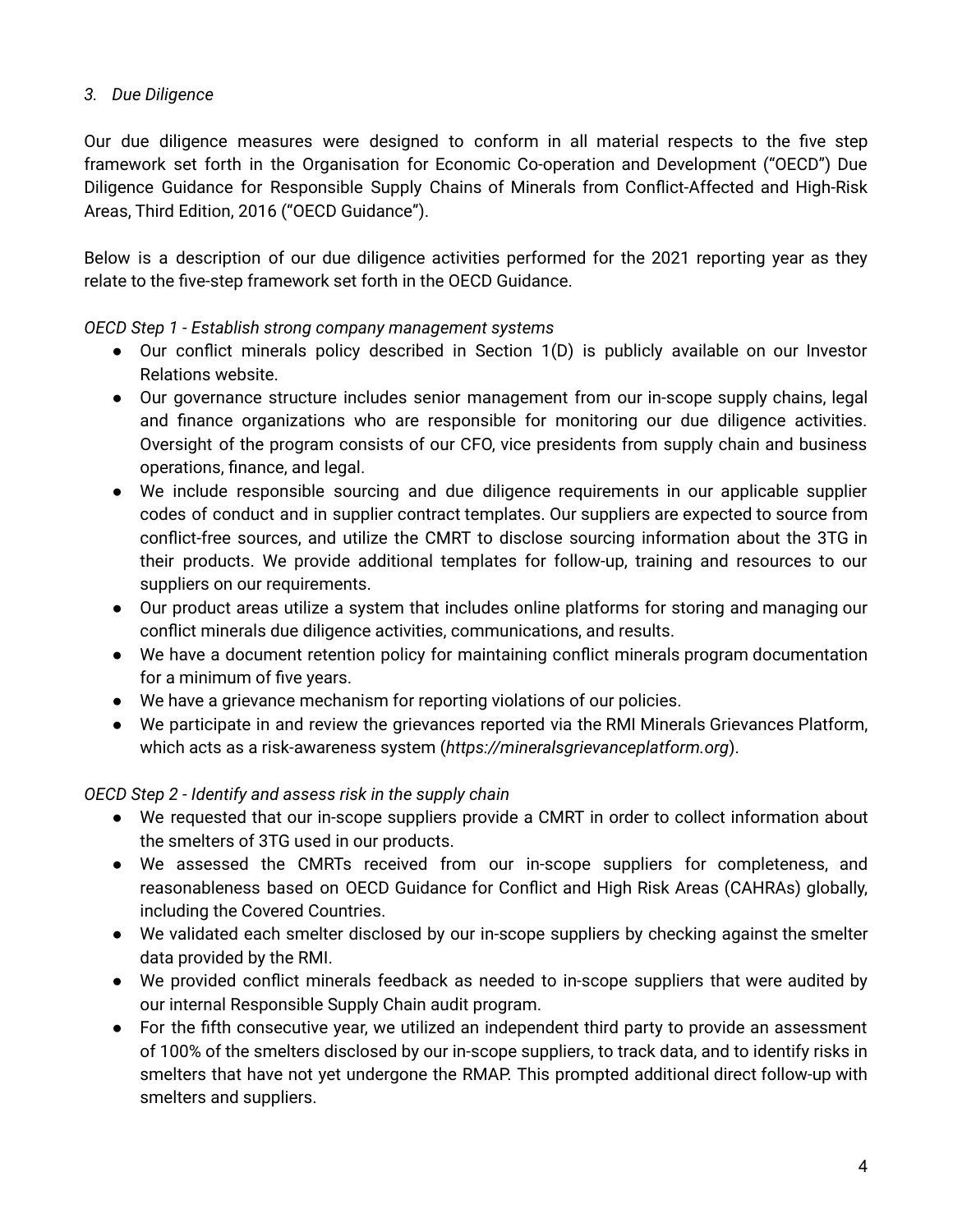- We serve as the International Industry representative on the International Conference of the Great Lakes Region (ICGLR) Audit Committee, which manages the regional Third-Party Audit system and is composed of fourteen representatives from government, local and international industry, and local and international civil society. This role allows us to directly support the African Great Lakes countries (Angola, Burundi, Central African Republic, Republic of Congo, Democratic Republic of Congo, Kenya, Uganda, Rwanda, Republic of South Sudan, Sudan, Tanzania and Zambia) in assuring global market access of responsibly sourced minerals from the region. We reviewed and provided input on audit mechanisms and criteria, accreditation of auditors, and audits performed by the ICGLR. We participated virtually with the ICGLR Audit Committee during the 2021 audit cycle, and participated in person in the 20th ICGLR meeting in April 2022 in Tanzania.
- We communicated with in-scope suppliers that reported smelters which were not yet identified as RMAP conformant. We worked with in-scope suppliers to improve the completeness and accuracy of their responses and fostered their ongoing commitment to conflict-free minerals at both company and product levels. We also encouraged all suppliers to join industry collaborations.
- We developed a plan, for in-scope suppliers not sourcing exclusively from conformant smelters for products, to bring those smelters into conformance.
- We worked with our in-scope suppliers and reviewed the CMRT responses they received from their suppliers. This process helped to inform our direct suppliers on how to identify risks in the information they receive from their suppliers. As part of this process, we also encouraged suppliers to source from RMAP conformant smelters in the DRC and other CAHRAs.

*OECD Step 3 - Design and implement a strategy to respond to identified risks*

- We provided updates to our responsible supply chain team on our due diligence activities and CMR.
- We updated our Audit and Compliance Committee on our due diligence activities and CMR.
- We prepared an annual list of supplier performance for all suppliers that achieved conformance to in-scope product areas. We use this list to guide our continuing business with known conflict-free sourcing suppliers. This list is also utilized for product decisions to determine whether to discontinue sourcing relationships.
- We contacted standard smelters that were not yet conformant or active to emphasize the importance of being audited and found conformant to the RMAP by the RMI.
- We continued to support sourcing from the Covered Countries and supported in-region projects through our contributions to the Public-Private Alliance for Responsible Minerals Trade (PPA) and to the RMI. In 2021, we contributed to the RMI Audit Fund (an enhanced due diligence and traceability program collaboration with Better Mining) and an Artisanal and Small Scale Mining (ASM) Cross-Recognition Program intended to fund organizations working on the ground, as well as create a framework for fostering transparency and collaboration between local and global organizations.
- We encouraged suppliers to adopt policies supporting sourcing responsibly from the DRC and Covered Countries versus implementing policies that completely ban minerals from the DRC, and Covered Countries.
- We participated in the Governance Committee and the Projects and Resources Work Group of the PPA. We participated in seven RMI advisory and sub-committee groups (Smelter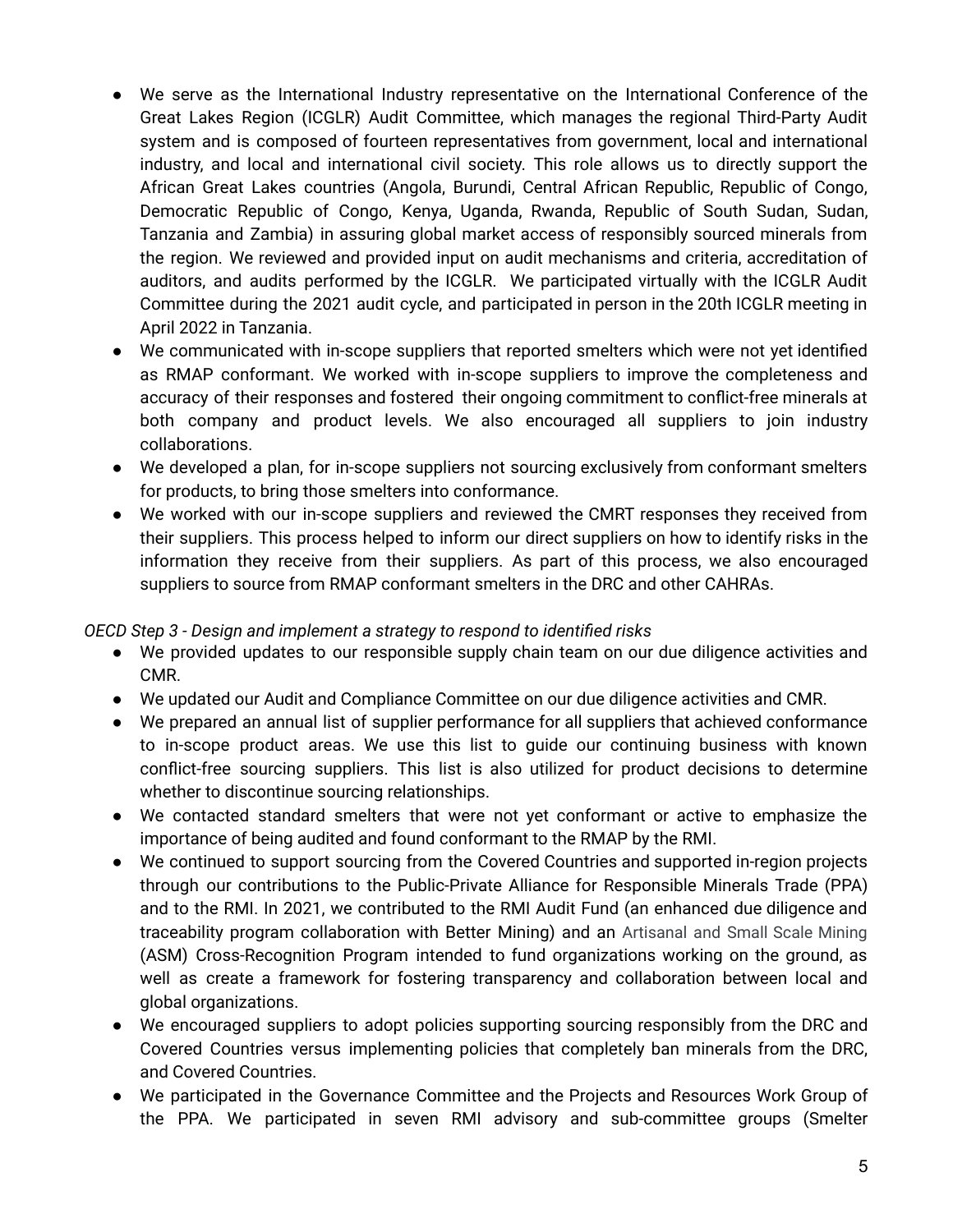Engagement Team, ASM Working Group, Blockchain, Gold, CMRT, Multi-Stakeholder, and Grievance Platform), which focused on coordinating outreach to smelters and collaboration with RMI staff and suppliers. We also were elected to the board of the RMI Steering Committee to provide strategic guidance and support oversight of the RMI program and overall Responsible Business Alliance objectives.

- We provided third party assessment information on smelters that were not yet conformant to RMI for member dissemination.
- We reviewed known incidents and allegations in the supply chain and worked with suppliers to improve responsible sourcing outcomes. We also worked with industry stakeholders on public allegations and reviewed grievances on the Minerals Grievance Platform of RMI, and we continue to support increased transparency between upstream and downstream stakeholders.
- In collaboration with partners, we continued implementation of Congo Power, which we began in 2017 to provide clean energy resources to communities committed to responsible sourcing. The program supports alternative livelihoods and gender empowerment. We committed to five additional projects for Congo Power in 2021 for a total of fourteen projects.
- We continued our digital traceability blockchain work with Minsur in Peru and LuNa Smelter in Rwanda. We continued capacity building and support to LuNa Smelter to support audit readiness and traceability. This work is also intended to support the implementation of innovative and cost effective due diligence processes leveraging blockchain technology. LuNa has already brought more than 200 tons of tin from Rwanda into global markets, using QR codes generated by Minespider to trace its origin.
- We completed the first phase of the PPA collaboration with the Panzi Foundation in 2021, which included focus on alternative livelihoods and program development with other partners, and a first phase of Congo Power projects. We joined the board of the Panzi Foundation and took on a strategic role in guiding collaboration with multiple stakeholders to support human rights and improve responsible sourcing outcomes in the covered countries. The second phase of the effort set a target of expanding clean power to 100% of Panzi's 54 facilities, and to expand programming connections with alternative livelihoods.
- We funded IMPACT's work to promote and provide technical assistance to national and provincial-level stakeholders in the Democratic Republic of Congo (Ituri province) on reforming the fiscal regime and export process for artisanal and small-scale gold. IMPACT's mission is to transform how natural resources are managed in areas where security and human rights are at risk.

# OECD Step 4 - Carry out independent third-party audits of supply chain due diligence at identified points in *the supply chain*

- We joined the RMI in 2013 (member ID: GOOG), and we continue to be a member.
- We relied upon the RMI to validate that companies meet the criteria of a smelter, and then verify that they conform to the RMAP.
- We worked with a third party to provide an assessment of smelters not participating in RMI to give Alphabet visibility on all smelters identified in supplier outreach.
- We conducted sustainable supply chain audits with independent third parties on a portion of our suppliers, which included reviewing their conflict minerals programs.
- We continued activities to supplement the RMAP process and audits such as direct inquiries, communications and development of industry tools to support audit programs and reporting mechanisms. This allowed us to better understand issues smelters face in the compliance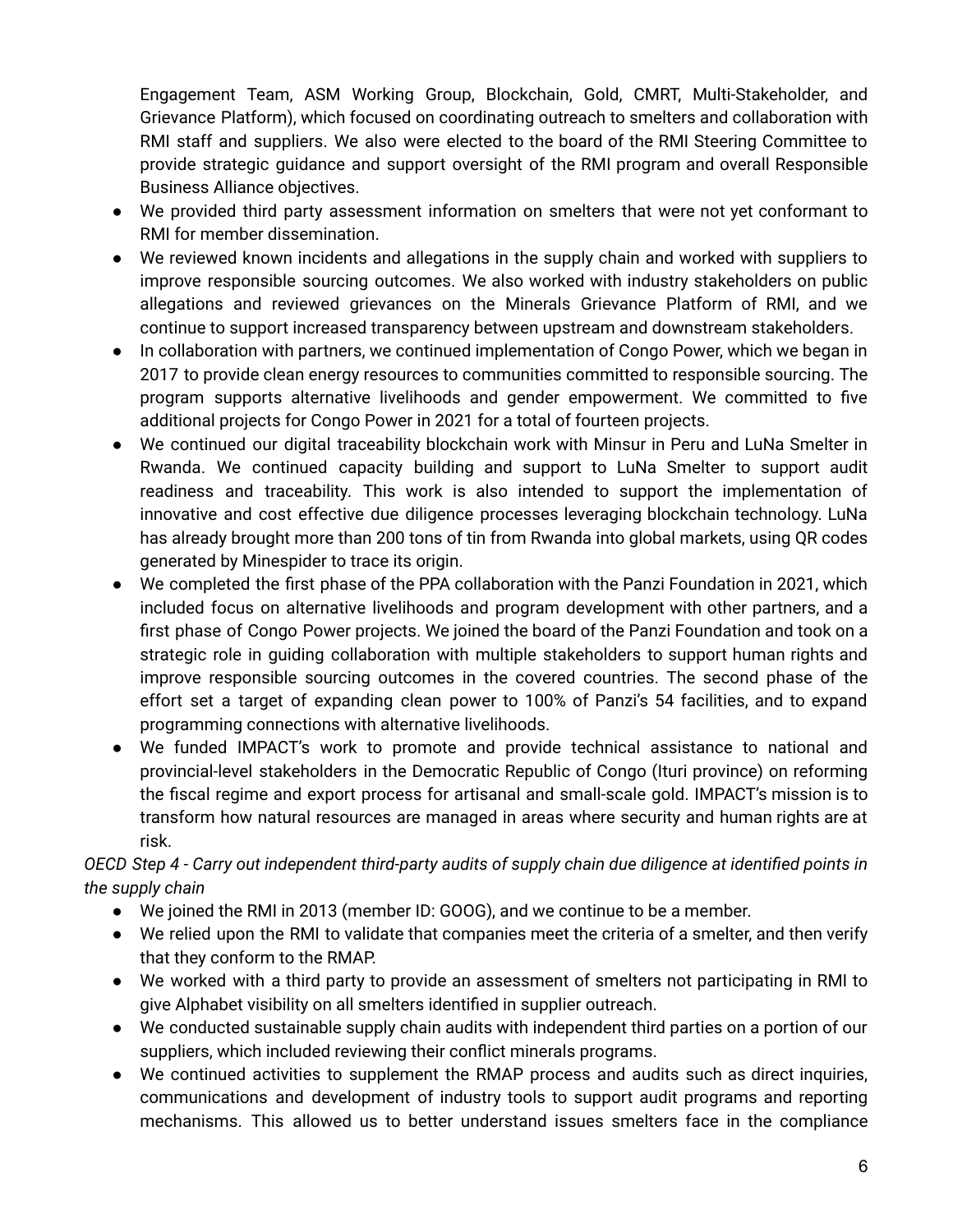process and how we can best align to support management systems used for compliance and in-region due diligence.

● We continued our communication with civil society and NGOs with staff operating on the ground during the 2021 cycle. These communications helped us to better understand risks and opportunities, such as enhancing responsible supply chains.

### *OECD Step 5 - Report annually on supply chain due diligence*

- We publish a CMR annually, and our reports are accessible on our Investor Relations website at *https://abc.xyz/investor/conflictminerals/*.
- We published our 2021 Supplier Responsibility Report, which also included an update on our conflict minerals program and industry collaborations *(https://sustainability.google/reports/*).

# *4. Due Diligence Results*

### *Smelter Disclosure*

Based on our due diligence of the information provided by our in-scope suppliers for the 2021 reporting period, we have reason to believe that a portion of the 3TG used in our products originated from the Covered Countries. While we have not identified any instances of sourcing that directly or indirectly supported conflict in the Covered Countries, we are not declaring any of our products to be "DRC Conflict Free." In some instances, information provided by our in-scope suppliers was unverifiable or incomplete and, as such, we were unable to verify with certainty the source and chain of custody of all of the necessary 3TG in our products. Based on the due diligence performed, our suppliers identified 266 smelters and we evaluated each of them based on third party audits and/or assessments; 237 are considered "conformant" and 14 are considered "active" on the RMI website. Based on our third party assessment and RCOI, we identified an additional 15 smelters as not sourcing from the Covered Countries (or have no reason to believe they are sourcing from the Covered Countries) bringing the total number of smelters identified as "conformant", "active" or not sourcing from the DRC to 266 (100%).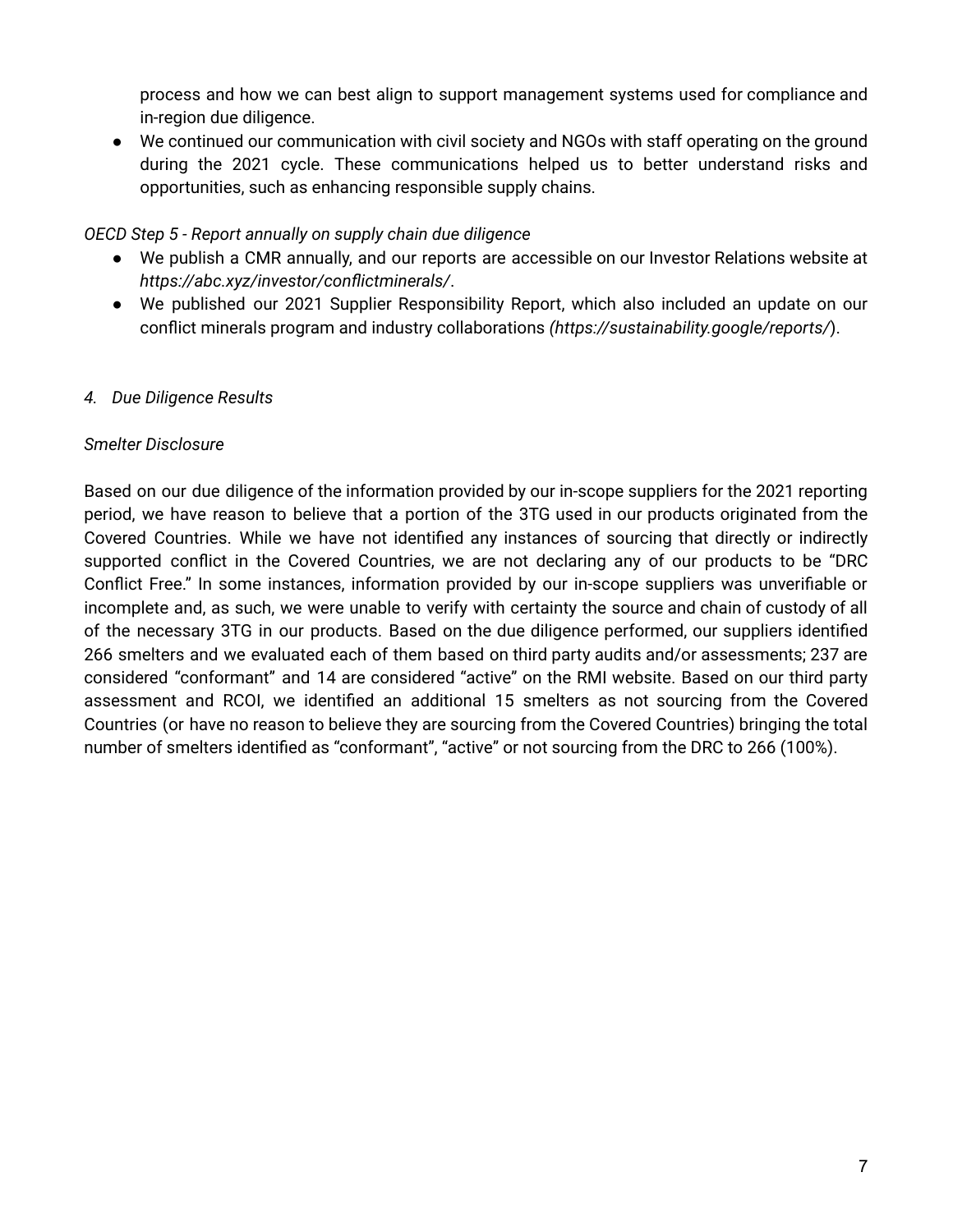The results of our due diligence on the 3TG used in our in-scope products are noted below:

| 2021 Smelters                                                                                                      | Tin      | <b>Tungsten</b>    | <b>Tantalum</b> | Gold       | Total     |
|--------------------------------------------------------------------------------------------------------------------|----------|--------------------|-----------------|------------|-----------|
| Total number of smelters                                                                                           | 66       | 45                 | 39              | 116        | 266       |
|                                                                                                                    |          |                    |                 |            |           |
| Number (%) of smelters listed as<br>"conformant" by RMI                                                            | 54 (82%) | 43 (96%)           | 38 (97%)        | 102 (88%)  | 237 (89%) |
| Number (%) of smelters listed as "active"<br>by RMI                                                                | 8(12%)   | 2(4%)              | $0(0\%)$        | 4(3%)      | 14 (5%)   |
| Number (%) of smelters confirmed by an<br>independent third party to not be sourcing<br>from the Covered Countries | 4(6%)    | $0(0\%)$           | 1(3%)           | 10(9%)     | 15 (6%)   |
| Number (%) of smelters that are<br>conformant, active, or not sourced from<br>the Covered Countries                |          | 66 (100% 45 (100%) | 39 (100%)       | 116 (100%) | 266(100%) |

# *Efforts to Determine Mine or Location of Origin*

As part of our due diligence process described in Section 3 above, we worked to ensure that our efforts to identify mines and the countries of origin of the 3TG in our products have been reasonable and aligned with industry practices through our support of processes and tools developed by the RMI. Appendix II includes the country of origin data provided to the RMI for conformant smelters only.

### *5. Continuous Improvement in Understanding Source of Material*

We recognize that efforts to reduce violence associated with conflict minerals are ongoing and are required to continually adapt to changing situations. We are committed to reviewing our compliance processes as well as actively engaging upstream directly in-region for opportunities to improve our processes.

We include more detail on our policies and our results in our Supplier Responsibility Report, including work in other minerals and materials, such as cobalt.

We will continue to review our compliance processes including, but not limited to, taking the following steps for the 2022 reporting year:

- We will continue to engage with in-scope suppliers to gain better visibility of the country of origin and chain of custody of the 3TG used in our in-scope products. As travel restrictions are lifted, we plan to continue visiting smelters and mine sites to better understand issues smelters face in the compliance process, and how best to align support for management systems used for compliance and in-region due diligence.
- We will use and encourage our in-scope suppliers to use publicly available tools from the RMI.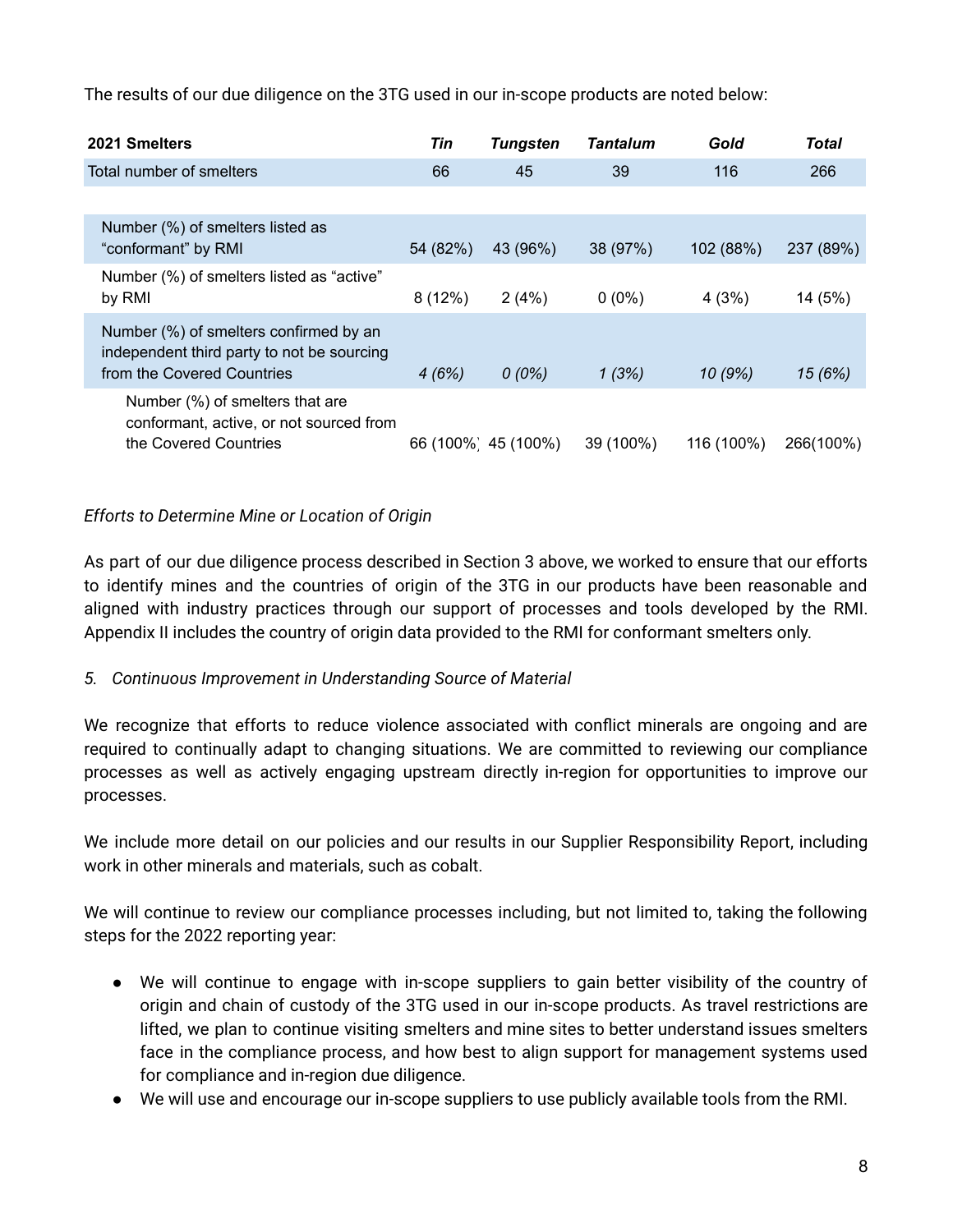- We will continue to work with our in-scope suppliers and engage with our supply chain to increase the quality of the data provided to us.
- We will continue to be a member of the RMI, including actively participating in the RMI Steering Committee, and contribute to the various initiatives, as described above.
- We will continue to encourage our in-scope suppliers to source from conflict-free smelters that are listed as conformant by the RMI.
- As we enter into contracts with new suppliers and renew contracts with existing suppliers, we will continue to include requirements that our suppliers support our conflict minerals policy and due diligence efforts.
- We will continue to explore additional opportunities to support livelihoods and health, improve conservation outcomes, improve stability, and support renewable energy projects to enhance conflict-free mining communities.
- We will continue to support education campaigns around responsible minerals sourcing to engage consumers and supply chain partners in awareness and action that builds on our work with Responsible Artisanal Gold Solutions Forums (RAGS), RMI, and the PPA.
- We will continue to expand on the Congo Power program with stakeholders including governments, non-governmental organizations, civil society, industries, and local communities.
- We will continue to address incidents and allegations through collaboration with relevant stakeholders while also working to support stronger chain of custody and traceability systems.
- We will continue to build on our prior blockchain project in Peru and Rwanda and provide capacity building and support to additional smelters and the RMI RMAP to support the implementation of innovative, cost effective, and transparent due diligence processes leveraging blockchain technology.
- We will maintain our ongoing participation in the ICGLR Audit Committee as the international industry representative, the Panzi Foundation board, the Action Kivu board, as an advisor to the City of Joy, and the RMI Steering Committee.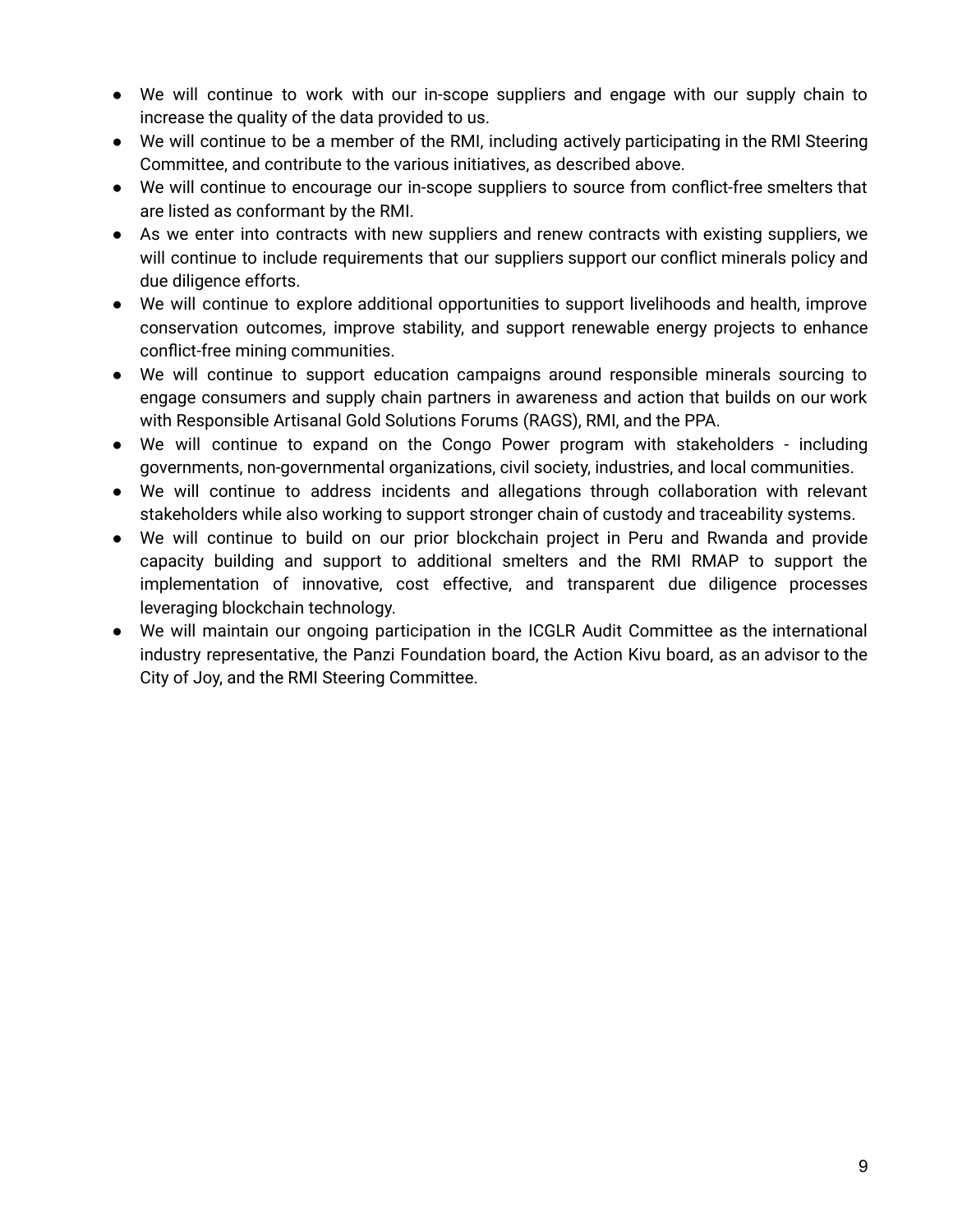### **APPENDIX I Smelter List**

\_\_\_\_

| Metal | <b>Smelter Name</b>                                              | <b>Smelter Location Country</b> |
|-------|------------------------------------------------------------------|---------------------------------|
| Gold  | 8853 S.p.A.                                                      | <b>ITALY</b>                    |
| Gold  | <b>Advanced Chemical Company</b>                                 | UNITED STATES OF AMERICA        |
| Gold  | Agosi AG                                                         | <b>GERMANY</b>                  |
| Gold  | Aida Chemical Industries Co., Ltd.                               | <b>JAPAN</b>                    |
| Gold  | Al Etihad Gold Refinery DMCC                                     | UNITED ARAB EMIRATES            |
| Gold  | <b>Alexy Metals</b>                                              | UNITED STATES OF AMERICA        |
| Gold  | Almalyk Mining and Metallurgical Complex (AMMC)                  | <b>UZBEKISTAN</b>               |
| Gold  | AngloGold Ashanti Corrego do Sitio Mineracao                     | <b>BRAZIL</b>                   |
| Gold  | Argor-Heraeus S.A.                                               | SWITZERLAND                     |
| Gold  | Asahi Pretec Corp.                                               | <b>JAPAN</b>                    |
| Gold  | Asahi Refining Canada Ltd.                                       | CANADA                          |
| Gold  | Asahi Refining USA Inc.                                          | UNITED STATES OF AMERICA        |
| Gold  | Asaka Riken Co., Ltd.                                            | <b>JAPAN</b>                    |
| Gold  | <b>AU Traders and Refiners</b>                                   | <b>SOUTH AFRICA</b>             |
| Gold  | Augmont Enterprises Private Limited                              | <b>INDIA</b>                    |
| Gold  | Aurubis AG                                                       | <b>GERMANY</b>                  |
| Gold  | <b>Bangalore Refinery</b>                                        | <b>INDIA</b>                    |
| Gold  | Bangko Sentral ng Pilipinas (Central Bank of the<br>Philippines) | <b>PHILIPPINES</b>              |
| Gold  | <b>Boliden AB</b>                                                | <b>SWEDEN</b>                   |
| Gold  | C. Hafner GmbH + Co. KG                                          | <b>GERMANY</b>                  |
| Gold  | C.I Metales Procesados Industriales SAS                          | COLOMBIA                        |
| Gold  | CCR Refinery - Glencore Canada Corporation                       | CANADA                          |
| Gold  | Cendres + Metaux S.A.                                            | SWITZERLAND                     |
| Gold  | Chimet S.p.A.                                                    | <b>ITALY</b>                    |
| Gold  | Chugai Mining                                                    | <b>JAPAN</b>                    |
| Gold  | Daye Non-Ferrous Metals Mining Ltd.                              | <b>CHINA</b>                    |
| Gold  | DODUCO Contacts and Refining GmbH                                | <b>GERMANY</b>                  |
| Gold  | Dowa                                                             | <b>JAPAN</b>                    |
| Gold  | DSC (Do Sung Corporation)                                        | KOREA, REPUBLIC OF              |
| Gold  | Eco-System Recycling Co., Ltd. East Plant                        | <b>JAPAN</b>                    |
| Gold  | Eco-System Recycling Co., Ltd. North Plant                       | <b>JAPAN</b>                    |

the control of the control of the control of the control of the control of the control of the control of the control of the control of the control of the control of the control of the control of the control of the control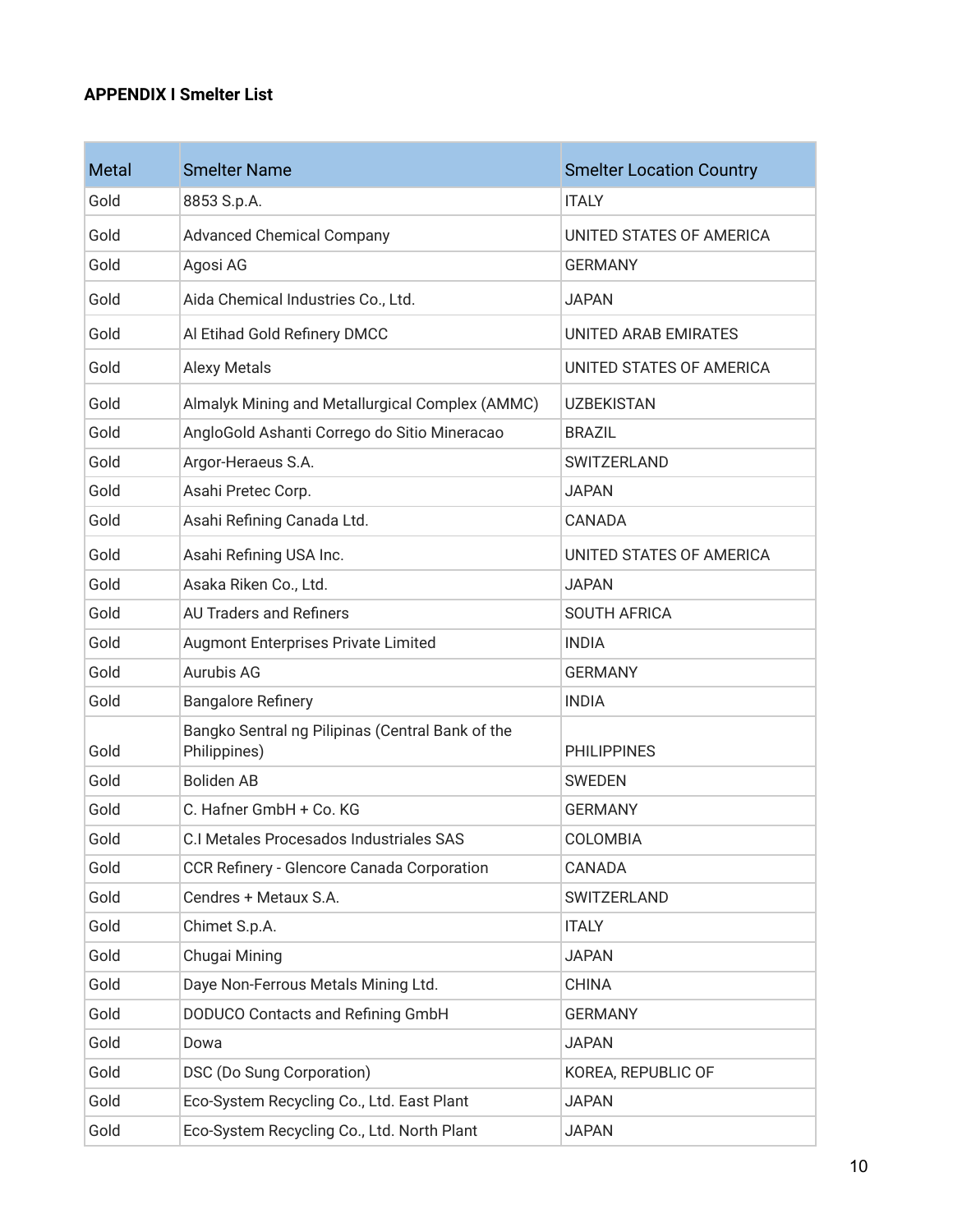| Gold | Eco-System Recycling Co., Ltd. West Plant                          | <b>JAPAN</b>              |
|------|--------------------------------------------------------------------|---------------------------|
| Gold | <b>Emirates Gold DMCC</b>                                          | UNITED ARAB EMIRATES      |
| Gold | <b>Geib Refining Corporation</b>                                   | UNITED STATES OF AMERICA  |
| Gold | GGC Gujrat Gold Centre Pvt. Ltd.                                   | <b>INDIA</b>              |
| Gold | Gold Refinery of Zijin Mining Group Co., Ltd.                      | <b>CHINA</b>              |
| Gold | Great Wall Precious Metals Co., Ltd. of CBPM                       | <b>CHINA</b>              |
| Gold | Heimerle + Meule GmbH                                              | <b>GERMANY</b>            |
| Gold | Heraeus Germany GmbH Co. KG                                        | <b>GERMANY</b>            |
| Gold | Heraeus Metals Hong Kong Ltd.                                      | <b>CHINA</b>              |
| Gold | Inner Mongolia Qiankun Gold and Silver Refinery Share<br>Co., Ltd. | <b>CHINA</b>              |
| Gold | Ishifuku Metal Industry Co., Ltd.                                  | <b>JAPAN</b>              |
| Gold | <b>Istanbul Gold Refinery</b>                                      | <b>TURKEY</b>             |
| Gold | Italpreziosi                                                       | <b>ITALY</b>              |
| Gold | Japan Mint                                                         | <b>JAPAN</b>              |
| Gold | Jiangxi Copper Co., Ltd.                                           | <b>CHINA</b>              |
| Gold | <b>JSC Novosibirsk Refinery</b>                                    | <b>RUSSIAN FEDERATION</b> |
| Gold | <b>JSC Uralelectromed</b>                                          | <b>RUSSIAN FEDERATION</b> |
| Gold | JX Nippon Mining & Metals Co., Ltd.                                | <b>JAPAN</b>              |
| Gold | Kazzinc                                                            | <b>KAZAKHSTAN</b>         |
| Gold | Kennecott Utah Copper LLC                                          | UNITED STATES OF AMERICA  |
| Gold | KGHM Polska Miedz Spolka Akcyjna                                   | <b>POLAND</b>             |
| Gold | Kojima Chemicals Co., Ltd.                                         | <b>JAPAN</b>              |
| Gold | Korea Zinc Co., Ltd.                                               | KOREA, REPUBLIC OF        |
| Gold | Kyrgyzaltyn JSC                                                    | KYRGYZSTAN                |
| Gold | L'Orfebre S.A.                                                     | <b>ANDORRA</b>            |
| Gold | LS-NIKKO Copper Inc.                                               | KOREA, REPUBLIC OF        |
| Gold | LT Metal Ltd.                                                      | KOREA, REPUBLIC OF        |
| Gold | Luoyang Zijin Yinhui Gold Refinery Co., Ltd.                       | <b>CHINA</b>              |
| Gold | <b>Marsam Metals</b>                                               | <b>BRAZIL</b>             |
| Gold | Materion                                                           | UNITED STATES OF AMERICA  |
| Gold | Matsuda Sangyo Co., Ltd.                                           | <b>JAPAN</b>              |
| Gold | Metal Concentrators SA (Pty) Ltd.                                  | <b>SOUTH AFRICA</b>       |
| Gold | Metalor Technologies (Hong Kong) Ltd.                              | <b>CHINA</b>              |
| Gold | Metalor Technologies (Singapore) Pte., Ltd.                        | SINGAPORE                 |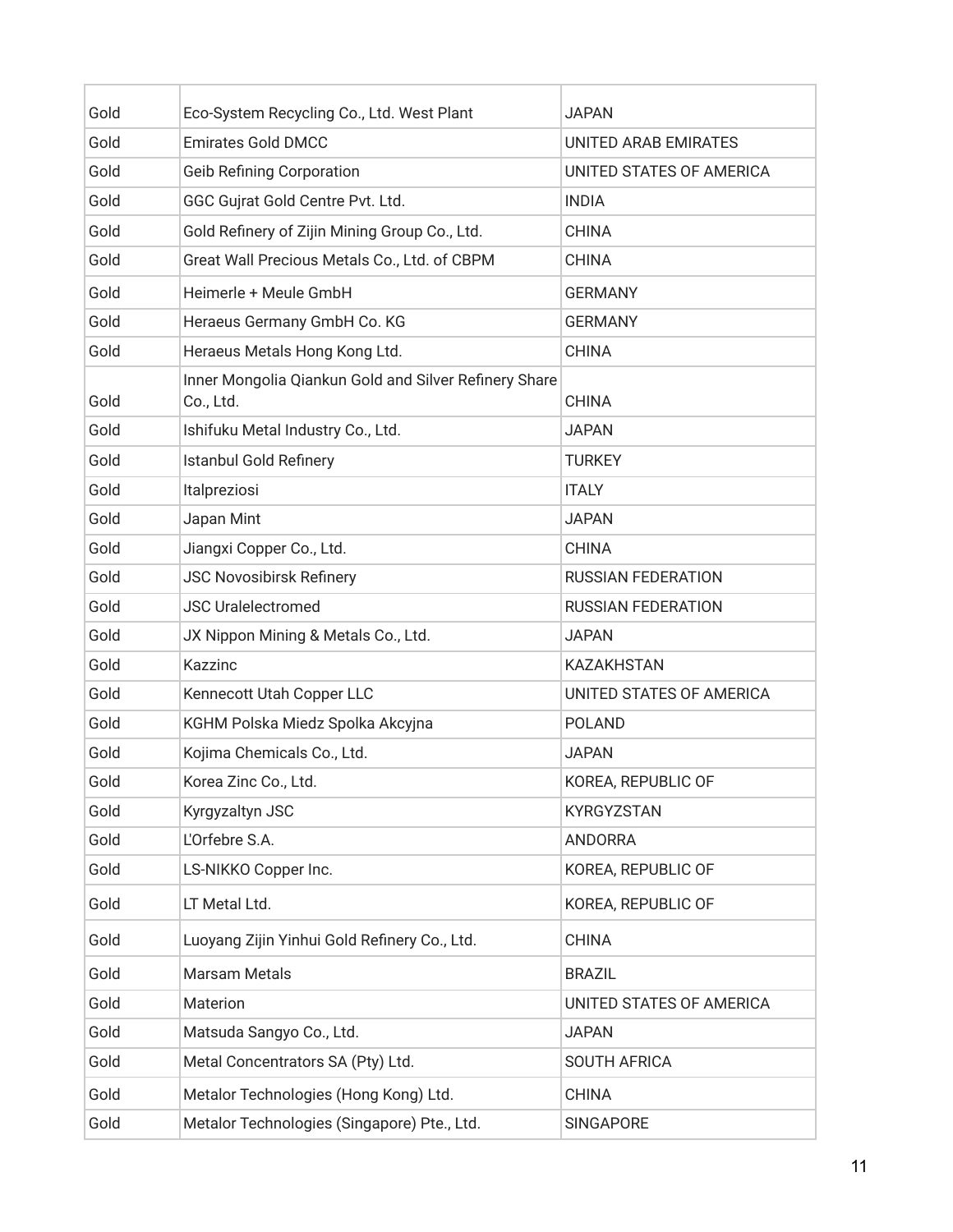| Gold | Metalor Technologies (Suzhou) Ltd.                                             | <b>CHINA</b>              |
|------|--------------------------------------------------------------------------------|---------------------------|
| Gold | Metalor Technologies S.A.                                                      | SWITZERLAND               |
| Gold | Metalor USA Refining Corporation                                               | UNITED STATES OF AMERICA  |
| Gold | Metalurgica Met-Mex Penoles S.A. De C.V.                                       | <b>MEXICO</b>             |
| Gold | Mitsubishi Materials Corporation                                               | <b>JAPAN</b>              |
| Gold | Mitsui Mining and Smelting Co., Ltd.                                           | <b>JAPAN</b>              |
| Gold | MMTC-PAMP India Pvt., Ltd.                                                     | <b>INDIA</b>              |
| Gold | Moscow Special Alloys Processing Plant                                         | <b>RUSSIAN FEDERATION</b> |
| Gold | Nadir Metal Rafineri San. Ve Tic. A.S.                                         | <b>TURKEY</b>             |
| Gold | Navoi Mining and Metallurgical Combinat                                        | <b>UZBEKISTAN</b>         |
| Gold | NH Recytech Company                                                            | KOREA, REPUBLIC OF        |
| Gold | Nihon Material Co., Ltd.                                                       | <b>JAPAN</b>              |
| Gold | Ogussa Osterreichische Gold- und<br>Silber-Scheideanstalt GmbH                 | <b>AUSTRIA</b>            |
| Gold | Ohura Precious Metal Industry Co., Ltd.                                        | <b>JAPAN</b>              |
| Gold | OJSC "The Gulidov Krasnoyarsk Non-Ferrous Metals<br>Plant" (OJSC Krastsvetmet) | <b>RUSSIAN FEDERATION</b> |
| Gold | PAMP S.A.                                                                      | SWITZERLAND               |
| Gold | Planta Recuperadora de Metales SpA                                             | <b>CHILE</b>              |
| Gold | Prioksky Plant of Non-Ferrous Metals                                           | <b>RUSSIAN FEDERATION</b> |
| Gold | PT Aneka Tambang (Persero) Tbk                                                 | <b>INDONESIA</b>          |
| Gold | PX Precinox S.A.                                                               | SWITZERLAND               |
| Gold | Rand Refinery (Pty) Ltd.                                                       | <b>SOUTH AFRICA</b>       |
| Gold | REMONDIS PMR B.V.                                                              | NETHERLANDS               |
| Gold | Royal Canadian Mint                                                            | CANADA                    |
| Gold | <b>SAAMP</b>                                                                   | <b>FRANCE</b>             |
| Gold | Safimet S.p.A                                                                  | <b>ITALY</b>              |
| Gold | SAFINA A.S.                                                                    | <b>CZECHIA</b>            |
| Gold | <b>Samduck Precious Metals</b>                                                 | KOREA, REPUBLIC OF        |
| Gold | SAXONIA Edelmetalle GmbH                                                       | <b>GERMANY</b>            |
| Gold | SEMPSA Joyeria Plateria S.A.                                                   | <b>SPAIN</b>              |
| Gold | Shandong Gold Smelting Co., Ltd.                                               | <b>CHINA</b>              |
| Gold | Shandong Zhaojin Gold & Silver Refinery Co., Ltd.                              | <b>CHINA</b>              |
| Gold | Sichuan Tianze Precious Metals Co., Ltd.                                       | <b>CHINA</b>              |
| Gold | Singway Technology Co., Ltd.                                                   | TAIWAN, PROVINCE OF CHINA |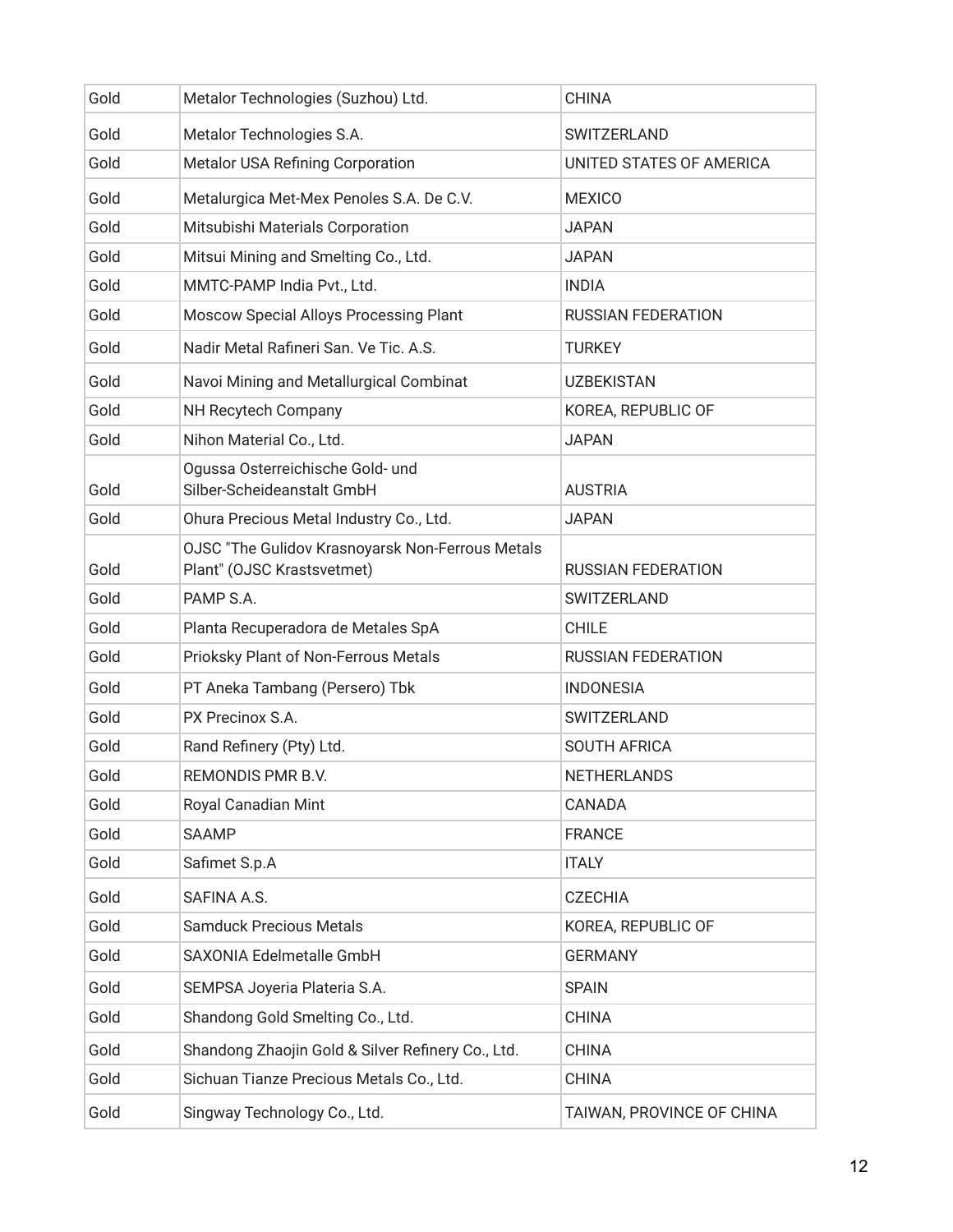| Gold     | SOE Shyolkovsky Factory of Secondary Precious<br>Metals   | <b>RUSSIAN FEDERATION</b> |
|----------|-----------------------------------------------------------|---------------------------|
| Gold     | Solar Applied Materials Technology Corp.                  | TAIWAN, PROVINCE OF CHINA |
| Gold     | Sumitomo Metal Mining Co., Ltd.                           | <b>JAPAN</b>              |
| Gold     | SungEel HiMetal Co., Ltd.                                 | KOREA, REPUBLIC OF        |
| Gold     | T.C.A S.p.A                                               | <b>ITALY</b>              |
| Gold     | Tanaka Kikinzoku Kogyo K.K.                               | <b>JAPAN</b>              |
| Gold     | Tokuriki Honten Co., Ltd.                                 | <b>JAPAN</b>              |
| Gold     | TOO Tau-Ken-Altyn                                         | <b>KAZAKHSTAN</b>         |
| Gold     | Torecom                                                   | KOREA, REPUBLIC OF        |
| Gold     | Umicore Precious Metals Thailand                          | <b>THAILAND</b>           |
| Gold     | Umicore S.A. Business Unit Precious Metals Refining       | <b>BELGIUM</b>            |
| Gold     | United Precious Metal Refining, Inc.                      | UNITED STATES OF AMERICA  |
| Gold     | Valcambi S.A.                                             | SWITZERLAND               |
| Gold     | Western Australian Mint (T/a The Perth Mint)              | <b>AUSTRALIA</b>          |
| Gold     | <b>WIELAND Edelmetalle GmbH</b>                           | <b>GERMANY</b>            |
| Gold     | Yamakin Co., Ltd.                                         | <b>JAPAN</b>              |
| Gold     | Yokohama Metal Co., Ltd.                                  | <b>JAPAN</b>              |
| Gold     | Zhongyuan Gold Smelter of Zhongjin Gold Corporation CHINA |                           |
| Tantalum | <b>AMG Brasil</b>                                         | <b>BRAZIL</b>             |
| Tantalum | Asaka Riken Co., Ltd.                                     | <b>JAPAN</b>              |
| Tantalum | Changsha South Tantalum Niobium Co., Ltd.                 | <b>CHINA</b>              |
| Tantalum | D Block Metals, LLC                                       | UNITED STATES OF AMERICA  |
| Tantalum | Exotech Inc.                                              | UNITED STATES OF AMERICA  |
| Tantalum | F&X Electro-Materials Ltd.                                | <b>CHINA</b>              |
| Tantalum | FIR Metals & Resource Ltd.                                | <b>CHINA</b>              |
| Tantalum | <b>Global Advanced Metals Aizu</b>                        | <b>JAPAN</b>              |
| Tantalum | Global Advanced Metals Boyertown                          | UNITED STATES OF AMERICA  |
| Tantalum | Guangdong Rising Rare Metals-EO Materials Ltd.            | <b>CHINA</b>              |
| Tantalum | H.C. Starck Hermsdorf GmbH                                | <b>GERMANY</b>            |
| Tantalum | H.C. Starck Inc.                                          | UNITED STATES OF AMERICA  |
| Tantalum | Hengyang King Xing Lifeng New Materials Co., Ltd.         | <b>CHINA</b>              |
| Tantalum | Jiangxi Dinghai Tantalum & Niobium Co., Ltd.              | <b>CHINA</b>              |
| Tantalum | Jiangxi Tuohong New Raw Material                          | <b>CHINA</b>              |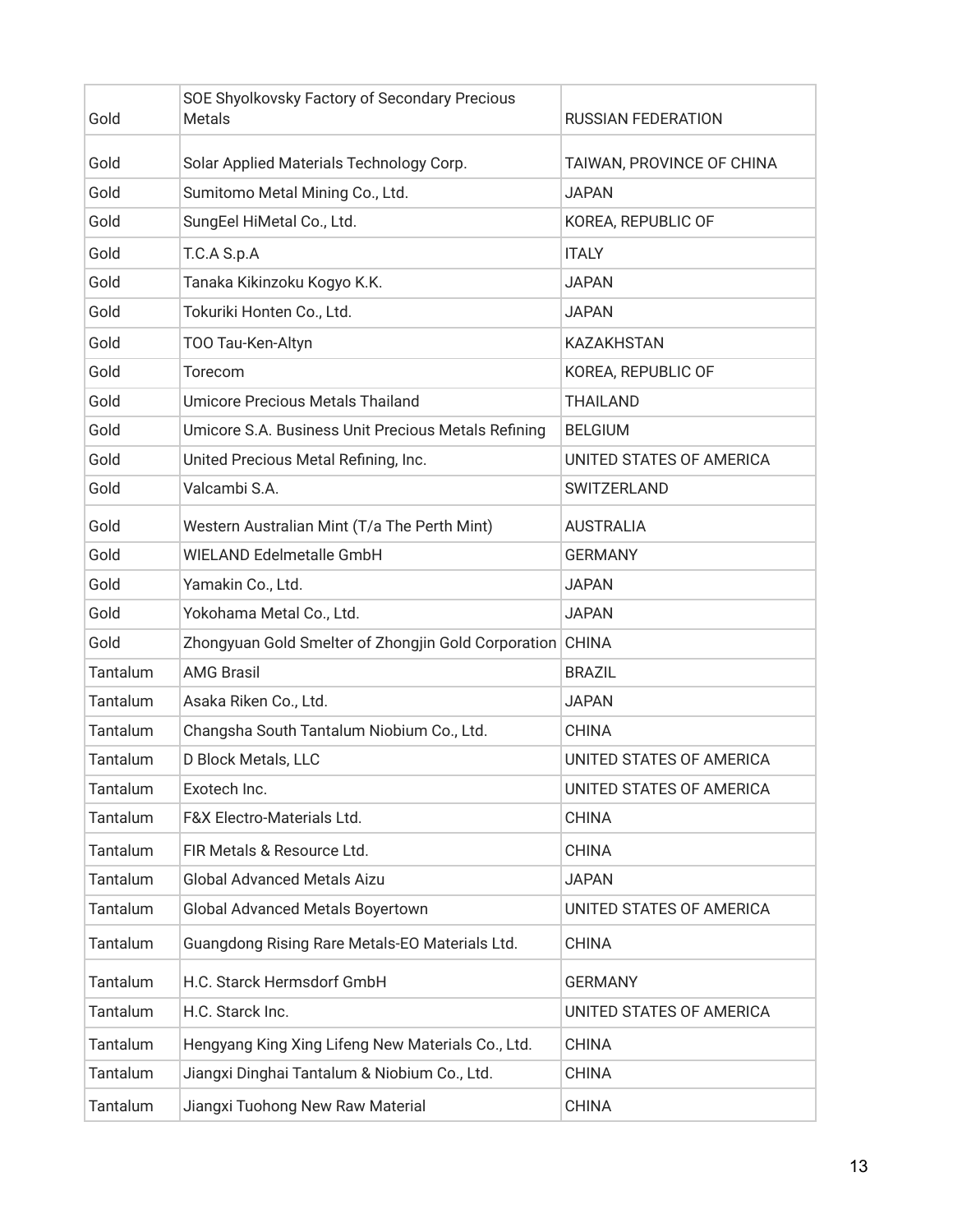| Tantalum | JiuJiang JinXin Nonferrous Metals Co., Ltd.                                     | <b>CHINA</b>                        |
|----------|---------------------------------------------------------------------------------|-------------------------------------|
| Tantalum | Jiujiang Tanbre Co., Ltd.                                                       | <b>CHINA</b>                        |
| Tantalum | Jiujiang Zhongao Tantalum & Niobium Co., Ltd.                                   | <b>CHINA</b>                        |
| Tantalum | <b>KEMET de Mexico</b>                                                          | <b>MEXICO</b>                       |
| Tantalum | <b>Meta Materials</b>                                                           | NORTH MACEDONIA, REPUBLIC OF        |
| Tantalum | Metallurgical Products India Pvt., Ltd.                                         | <b>INDIA</b>                        |
| Tantalum | Mineracao Taboca S.A.                                                           | <b>BRAZIL</b>                       |
| Tantalum | Mitsui Mining and Smelting Co., Ltd.                                            | <b>JAPAN</b>                        |
| Tantalum | Ningxia Orient Tantalum Industry Co., Ltd.                                      | <b>CHINA</b>                        |
| Tantalum | <b>NPM Silmet AS</b>                                                            | <b>ESTONIA</b>                      |
| Tantalum | QuantumClean                                                                    | UNITED STATES OF AMERICA            |
| Tantalum | Resind Industria e Comercio Ltda.                                               | <b>BRAZIL</b>                       |
| Tantalum | RFH Yancheng Jinye New Material Technology Co.,<br>Ltd.                         | <b>CHINA</b>                        |
| Tantalum | Solikamsk Magnesium Works OAO                                                   | <b>RUSSIAN FEDERATION</b>           |
| Tantalum | Taki Chemical Co., Ltd.                                                         | <b>JAPAN</b>                        |
| Tantalum | TANIOBIS Co., Ltd.                                                              | <b>THAILAND</b>                     |
| Tantalum | <b>TANIOBIS GmbH</b>                                                            | <b>GERMANY</b>                      |
| Tantalum | TANIOBIS Japan Co., Ltd.                                                        | <b>JAPAN</b>                        |
| Tantalum | TANIOBIS Smelting GmbH & Co. KG                                                 | <b>GERMANY</b>                      |
| Tantalum | <b>Telex Metals</b>                                                             | UNITED STATES OF AMERICA            |
| Tantalum | Ulba Metallurgical Plant JSC                                                    | <b>KAZAKHSTAN</b>                   |
| Tantalum | XIMEI RESOURCES (GUANGDONG) LIMITED                                             | <b>CHINA</b>                        |
| Tantalum | XinXing HaoRong Electronic Material Co., Ltd.                                   | <b>CHINA</b>                        |
| Tantalum | Yanling Jincheng Tantalum & Niobium Co., Ltd.                                   | <b>CHINA</b>                        |
| Tin      | Alpha                                                                           | UNITED STATES OF AMERICA            |
| Tin      | Chenzhou Yunxiang Mining and Metallurgy Co., Ltd.                               | <b>CHINA</b>                        |
| Tin      | Chifeng Dajingzi Tin Industry Co., Ltd.                                         | <b>CHINA</b>                        |
| Tin      | China Tin Group Co., Ltd.                                                       | <b>CHINA</b>                        |
| Tin      | CRM Fundicao De Metais E Comercio De<br>Equipamentos Eletronicos Do Brasil Ltda | <b>BRAZIL</b>                       |
| Tin      | <b>CRM Synergies</b>                                                            | <b>SPAIN</b>                        |
| Tin      | CV Venus Inti Perkasa                                                           | <b>INDONESIA</b>                    |
| Tin      | Dowa                                                                            | <b>JAPAN</b>                        |
| Tin      | <b>EM Vinto</b>                                                                 | BOLIVIA (PLURINATIONAL STATE<br>OF) |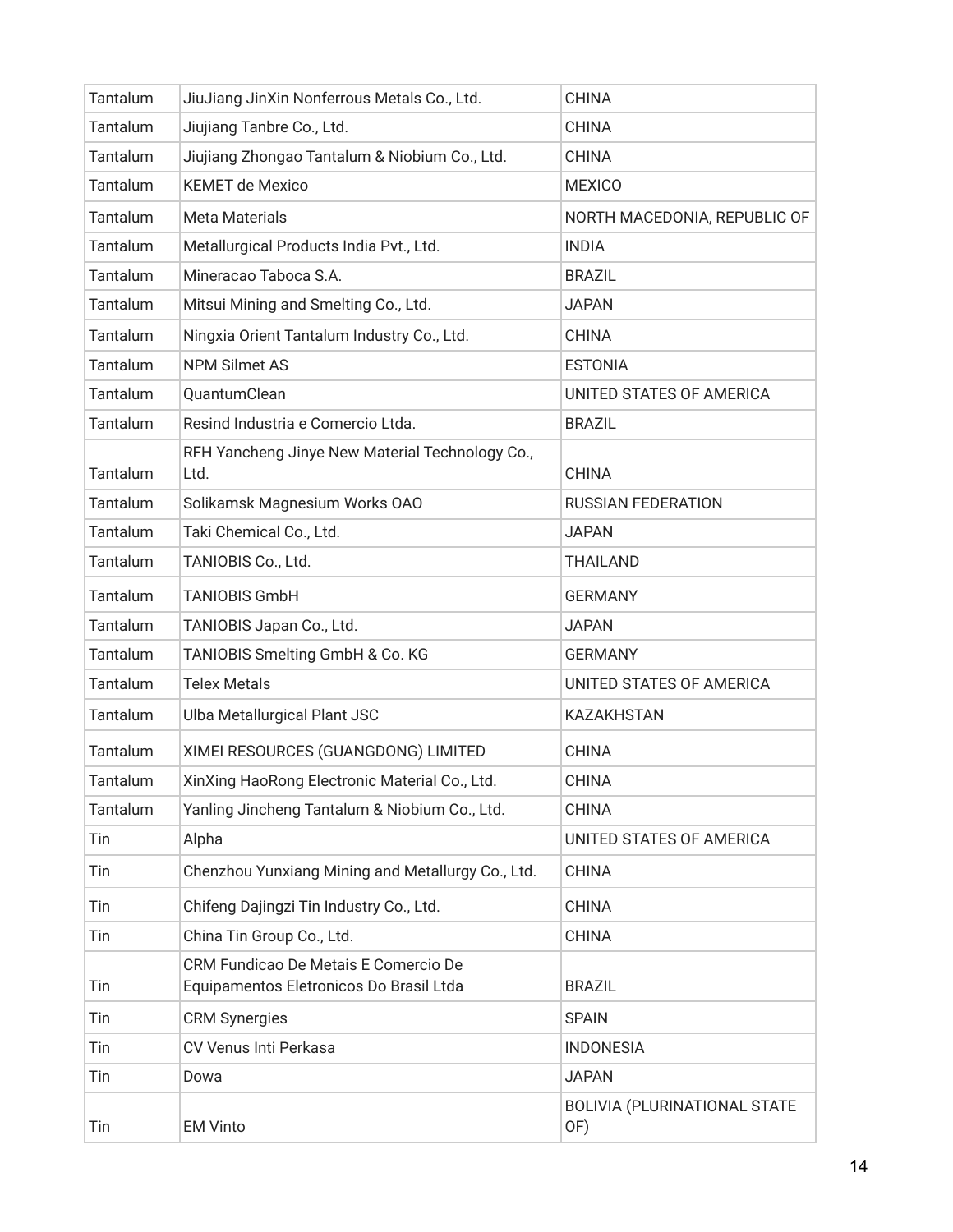| Tin | Estanho de Rondonia S.A.                       | <b>BRAZIL</b>                       |
|-----|------------------------------------------------|-------------------------------------|
| Tin | Fabrica Auricchio Industria e Comercio Ltda.   | <b>BRAZIL</b>                       |
| Tin | <b>Fenix Metals</b>                            | <b>POLAND</b>                       |
| Tin | Gejiu Kai Meng Industry and Trade LLC          | <b>CHINA</b>                        |
| Tin | Gejiu Non-Ferrous Metal Processing Co., Ltd.   | <b>CHINA</b>                        |
| Tin | Gejiu Yunxin Nonferrous Electrolysis Co., Ltd. | <b>CHINA</b>                        |
| Tin | Gejiu Zili Mining And Metallurgy Co., Ltd.     | <b>CHINA</b>                        |
| Tin | Guangdong Hanhe Non-Ferrous Metal Co., Ltd.    | <b>CHINA</b>                        |
| Tin | HuiChang Hill Tin Industry Co., Ltd.           | <b>CHINA</b>                        |
| Tin | Jiangxi New Nanshan Technology Ltd.            | <b>CHINA</b>                        |
| Tin | Luna Smelter, Ltd.                             | <b>RWANDA</b>                       |
| Tin | Ma'anshan Weitai Tin Co., Ltd.                 | <b>CHINA</b>                        |
| Tin | Magnu's Minerais Metais e Ligas Ltda.          | <b>BRAZIL</b>                       |
| Tin | Malaysia Smelting Corporation (MSC)            | <b>MALAYSIA</b>                     |
| Tin | Melt Metais e Ligas S.A.                       | <b>BRAZIL</b>                       |
| Tin | Metallic Resources, Inc.                       | UNITED STATES OF AMERICA            |
| Tin | Metallo Belgium N.V.                           | <b>BELGIUM</b>                      |
| Tin | Metallo Spain S.L.U.                           | <b>SPAIN</b>                        |
| Tin | Mineracao Taboca S.A.                          | <b>BRAZIL</b>                       |
| Tin | Minsur                                         | <b>PERU</b>                         |
| Tin | Mitsubishi Materials Corporation               | <b>JAPAN</b>                        |
| Tin | Modeltech Sdn Bhd                              | <b>MALAYSIA</b>                     |
| Tin | O.M. Manufacturing (Thailand) Co., Ltd.        | <b>THAILAND</b>                     |
| Tin | O.M. Manufacturing Philippines, Inc.           | <b>PHILIPPINES</b>                  |
| Tin | Operaciones Metalurgicas S.A.                  | BOLIVIA (PLURINATIONAL STATE<br>OF) |
| Tin | PT Aries Kencana Sejahtera                     | <b>INDONESIA</b>                    |
| Tin | PT Artha Cipta Langgeng                        | <b>INDONESIA</b>                    |
| Tin | PT ATD Makmur Mandiri Jaya                     | <b>INDONESIA</b>                    |
| Tin | PT Babel Inti Perkasa                          | <b>INDONESIA</b>                    |
| Tin | PT Babel Surya Alam Lestari                    | <b>INDONESIA</b>                    |
| Tin | PT Bangka Serumpun                             | <b>INDONESIA</b>                    |
| Tin | PT Bukit Timah                                 | <b>INDONESIA</b>                    |
| Tin | PT Menara Cipta Mulia                          | <b>INDONESIA</b>                    |
| Tin | PT Mitra Stania Prima                          | <b>INDONESIA</b>                    |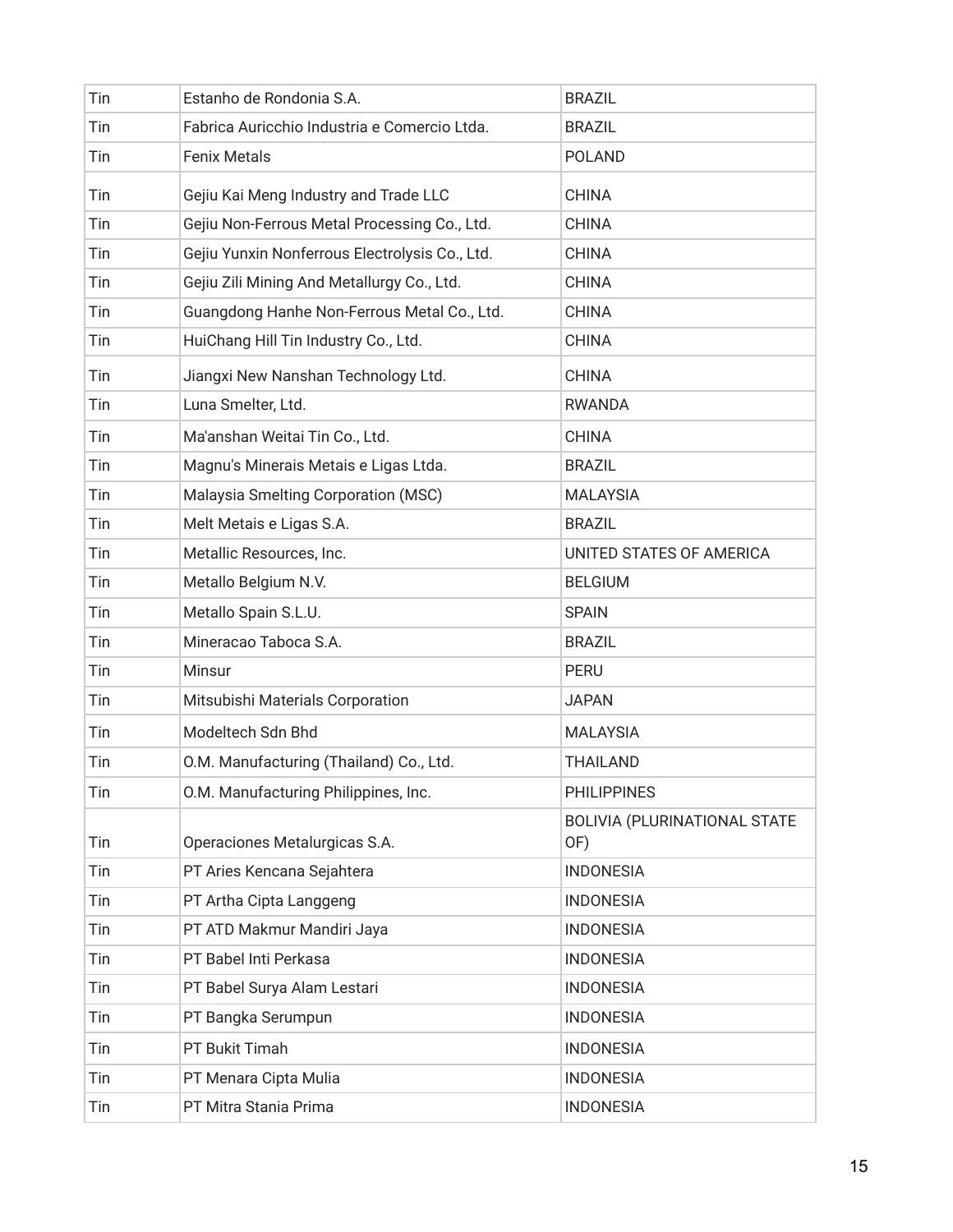| Tin      | PT Mitra Sukses Globalindo                                    | <b>INDONESIA</b>          |
|----------|---------------------------------------------------------------|---------------------------|
| Tin      | PT Prima Timah Utama                                          | <b>INDONESIA</b>          |
| Tin      | PT Rajawali Rimba Perkasa                                     | <b>INDONESIA</b>          |
| Tin      | PT Rajehan Ariq                                               | <b>INDONESIA</b>          |
| Tin      | PT Refined Bangka Tin                                         | <b>INDONESIA</b>          |
| Tin      | PT Sariwiguna Binasentosa                                     | <b>INDONESIA</b>          |
| Tin      | PT Stanindo Inti Perkasa                                      | <b>INDONESIA</b>          |
| Tin      | PT Sukses Inti Makmur                                         | <b>INDONESIA</b>          |
| Tin      | PT Timah Nusantara                                            | <b>INDONESIA</b>          |
| Tin      | PT Timah Tbk Kundur                                           | <b>INDONESIA</b>          |
| Tin      | PT Timah Tbk Mentok                                           | <b>INDONESIA</b>          |
| Tin      | PT Tinindo Inter Nusa                                         | <b>INDONESIA</b>          |
| Tin      | Resind Industria e Comercio Ltda.                             | <b>BRAZIL</b>             |
| Tin      | Rui Da Hung                                                   | TAIWAN, PROVINCE OF CHINA |
| Tin      | Soft Metais Ltda.                                             | <b>BRAZIL</b>             |
| Tin      | Super Ligas                                                   | <b>BRAZIL</b>             |
| Tin      | Thai Nguyen Mining and Metallurgy Co., Ltd.                   | <b>VIET NAM</b>           |
| Tin      | Thaisarco                                                     | <b>THAILAND</b>           |
| Tin      | Tin Smelting Branch of Yunnan Tin Co., Ltd.                   | <b>CHINA</b>              |
| Tin      | Tin Technology & Refining                                     | UNITED STATES OF AMERICA  |
| Tin      | White Solder Metalurgia e Mineracao Ltda.                     | <b>BRAZIL</b>             |
| Tin      | Yunnan Chengfeng Non-ferrous Metals Co., Ltd.                 | <b>CHINA</b>              |
| Tin      | Yunnan Yunfan Non-ferrous Metals Co., Ltd.                    | <b>CHINA</b>              |
| Tungsten | A.L.M.T. Corp.                                                | <b>JAPAN</b>              |
| Tungsten | <b>ACL Metais Eireli</b>                                      | <b>BRAZIL</b>             |
| Tungsten | Albasteel Industria e Comercio de Ligas Para<br>Fundicao Ltd. | <b>BRAZIL</b>             |
| Tungsten | Asia Tungsten Products Vietnam Ltd.                           | <b>VIET NAM</b>           |
| Tungsten | Chenzhou Diamond Tungsten Products Co., Ltd.                  | <b>CHINA</b>              |
| Tungsten | China Molybdenum Tungsten Co., Ltd.                           | <b>CHINA</b>              |
| Tungsten | Chongyi Zhangyuan Tungsten Co., Ltd.                          | <b>CHINA</b>              |
| Tungsten | <b>Cronimet Brasil Ltda</b>                                   | <b>BRAZIL</b>             |
| Tungsten | Fujian Ganmin RareMetal Co., Ltd.                             | <b>CHINA</b>              |
| Tungsten | Fujian Xinlu Tungsten Co., Ltd.                               | <b>CHINA</b>              |
| Tungsten | Ganzhou Haichuang Tungsten Co., Ltd.                          | <b>CHINA</b>              |
| Tungsten | Ganzhou Huaxing Tungsten Products Co., Ltd.                   | <b>CHINA</b>              |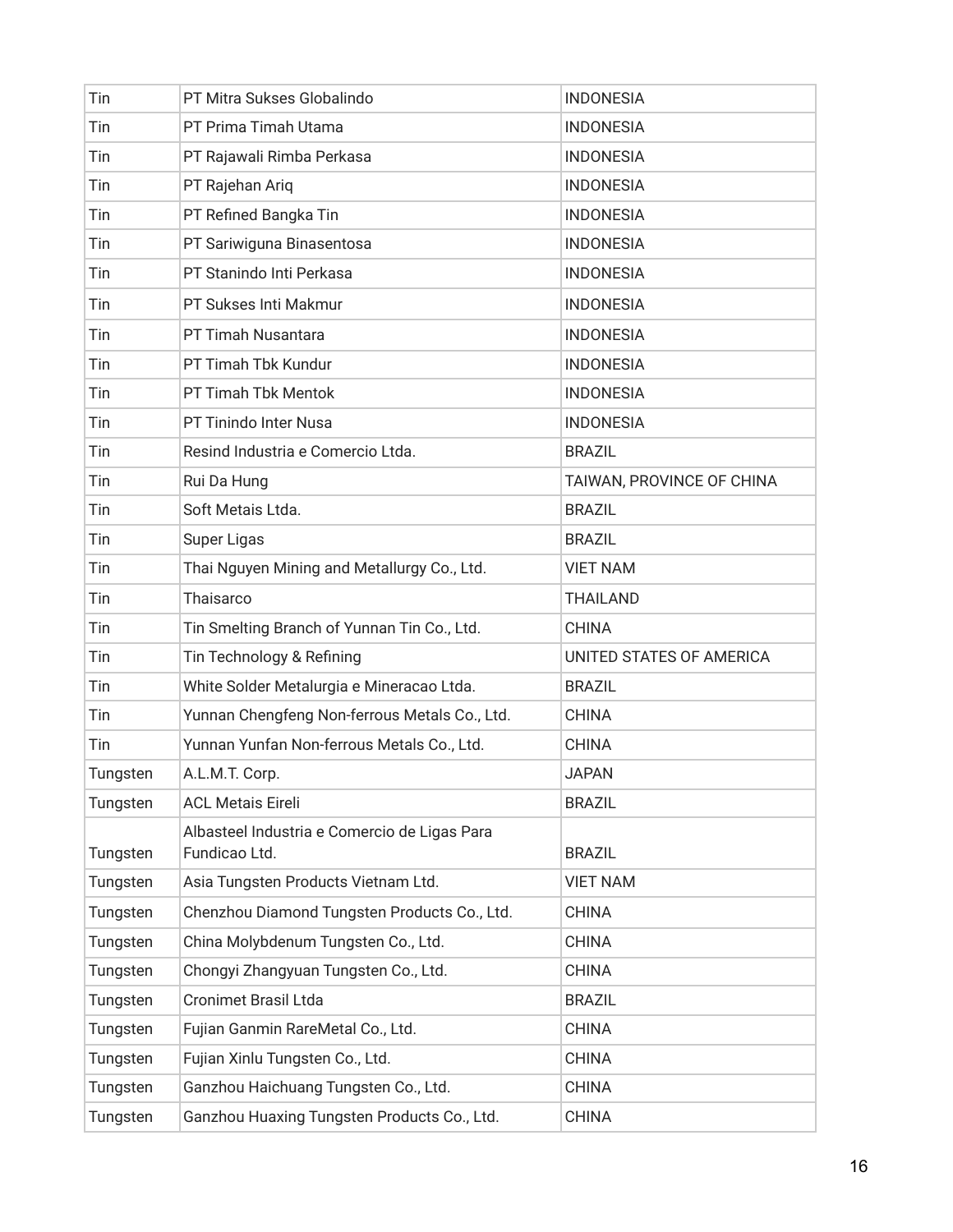| Tungsten | Ganzhou Jiangwu Ferrotungsten Co., Ltd.                          | <b>CHINA</b>              |
|----------|------------------------------------------------------------------|---------------------------|
| Tungsten | Ganzhou Seadragon W & Mo Co., Ltd.                               | <b>CHINA</b>              |
| Tungsten | Global Tungsten & Powders Corp.                                  | UNITED STATES OF AMERICA  |
| Tungsten | Guangdong Xianglu Tungsten Co., Ltd.                             | <b>CHINA</b>              |
| Tungsten | H.C. Starck Tungsten GmbH                                        | <b>GERMANY</b>            |
| Tungsten | Hubei Green Tungsten Co., Ltd.                                   | <b>CHINA</b>              |
| Tungsten | Hunan Chenzhou Mining Co., Ltd.                                  | <b>CHINA</b>              |
| Tungsten | Hunan Chunchang Nonferrous Metals Co., Ltd.                      | <b>CHINA</b>              |
| Tungsten | Hydrometallurg, JSC                                              | <b>RUSSIAN FEDERATION</b> |
| Tungsten | Japan New Metals Co., Ltd.                                       | <b>JAPAN</b>              |
| Tungsten | Jiangwu H.C. Starck Tungsten Products Co., Ltd.                  | <b>CHINA</b>              |
| Tungsten | Jiangxi Gan Bei Tungsten Co., Ltd.                               | <b>CHINA</b>              |
| Tungsten | Jiangxi Tonggu Non-ferrous Metallurgical & Chemical<br>Co., Ltd. | <b>CHINA</b>              |
| Tungsten | Jiangxi Xinsheng Tungsten Industry Co., Ltd.                     | <b>CHINA</b>              |
| Tungsten | Jiangxi Yaosheng Tungsten Co., Ltd.                              | <b>CHINA</b>              |
| Tungsten | <b>JSC "Kirovgrad Hard Alloys Plant"</b>                         | <b>RUSSIAN FEDERATION</b> |
| Tungsten | <b>Kennametal Fallon</b>                                         | UNITED STATES OF AMERICA  |
| Tungsten | Kennametal Huntsville                                            | UNITED STATES OF AMERICA  |
| Tungsten | KGETS Co., Ltd.                                                  | KOREA, REPUBLIC OF        |
| Tungsten | Lianyou Metals Co., Ltd.                                         | TAIWAN, PROVINCE OF CHINA |
| Tungsten | Malipo Haiyu Tungsten Co., Ltd.                                  | <b>CHINA</b>              |
| Tungsten | Masan High-Tech Materials                                        | <b>VIET NAM</b>           |
| Tungsten | Moliren Ltd.                                                     | <b>RUSSIAN FEDERATION</b> |
| Tungsten | Niagara Refining LLC                                             | UNITED STATES OF AMERICA  |
| Tungsten | NPP Tyazhmetprom LLC                                             | <b>RUSSIAN FEDERATION</b> |
| Tungsten | Philippine Chuangxin Industrial Co., Inc.                        | <b>PHILIPPINES</b>        |
| Tungsten | TANIOBIS Smelting GmbH & Co. KG                                  | <b>GERMANY</b>            |
| Tungsten | Unecha Refractory metals plant                                   | <b>RUSSIAN FEDERATION</b> |
| Tungsten | Wolfram Bergbau und Hutten AG                                    | <b>AUSTRIA</b>            |
| Tungsten | Woltech Korea Co., Ltd.                                          | KOREA, REPUBLIC OF        |
| Tungsten | Xiamen Tungsten (H.C.) Co., Ltd.                                 | <b>CHINA</b>              |
| Tungsten | Xiamen Tungsten Co., Ltd.                                        | <b>CHINA</b>              |
| Tungsten | Xinfeng Huarui Tungsten & Molybdenum New Material<br>Co., Ltd.   | <b>CHINA</b>              |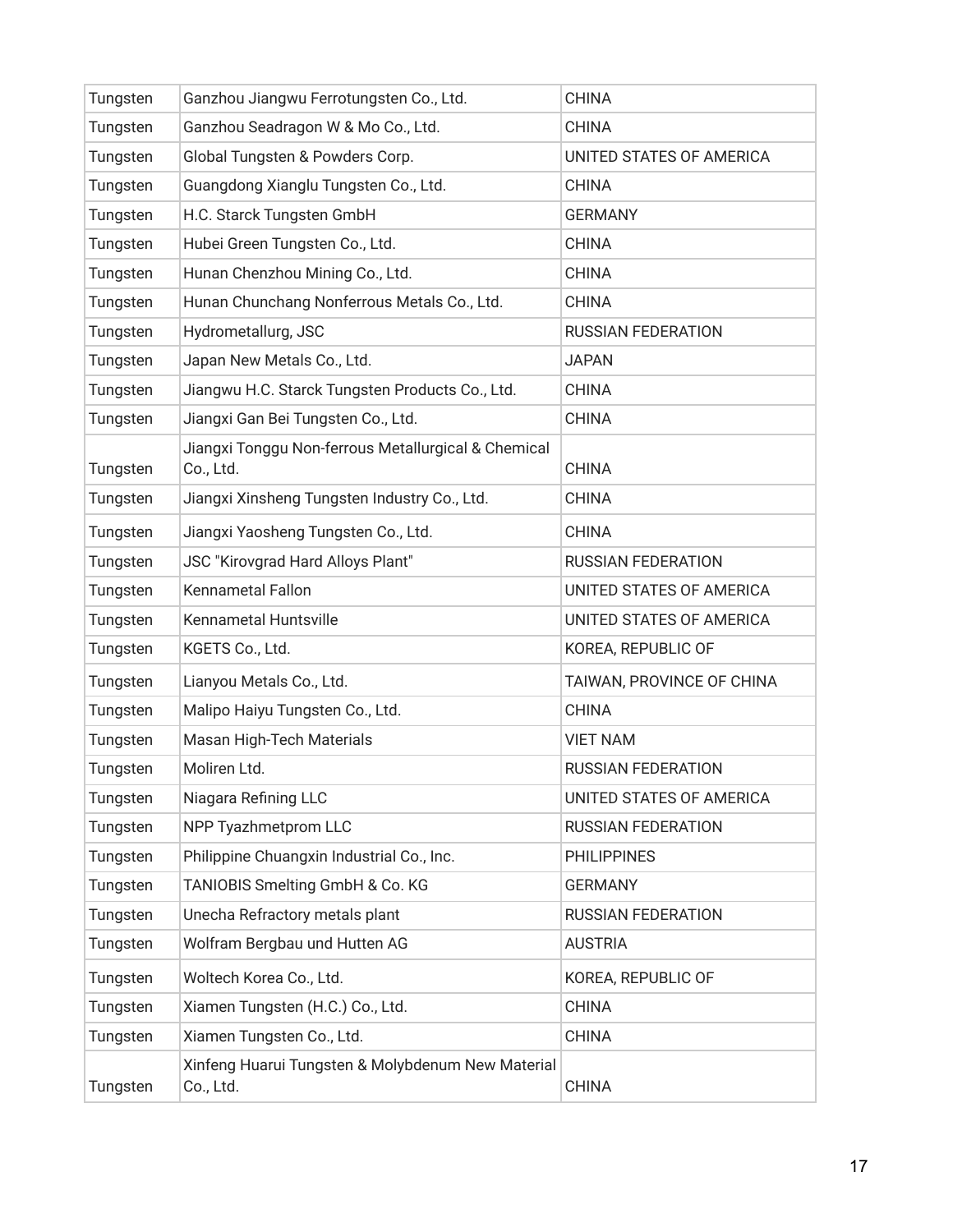### **APPENDIX II Country of Origin List 2**

| <b>Countries of Origin</b>           |                    |                                                         |
|--------------------------------------|--------------------|---------------------------------------------------------|
| Argentina                            | Guinea             | Peru                                                    |
| Armenia                              | Guyana             | Philippines                                             |
| Australia                            | Honduras           | Portugal                                                |
| Austria                              | India              | <b>Russian Federation</b>                               |
| Azerbaijan                           | Indonesia          | Rwanda                                                  |
| <b>Benin</b>                         | <b>Ivory Coast</b> | Saudi Arabia                                            |
| <b>Bolivia</b>                       | Japan              | Senegal                                                 |
| <b>Botswana</b>                      | Kazakhstan         | Sierra Leone                                            |
| <b>Brazil</b>                        | Kenya              | Slovakia                                                |
| <b>Burkina Faso</b>                  | Kyrgyzstan         | South Africa                                            |
| <b>Burundi</b>                       | Laos               | South Korea                                             |
| Canada                               | Liberia            | Spain                                                   |
| Chile                                | Madagascar         | Sudan                                                   |
|                                      |                    |                                                         |
| China                                | Malaysia           | Suriname                                                |
| Colombia                             | Mali               | Swaziland                                               |
| Congo, Democratic Republic of<br>the | Mauritania         | Sweden                                                  |
| Cuba                                 | Mexico             | Taiwan                                                  |
| Dominican Republic                   | Mongolia           | Tanzania                                                |
| Ecuador                              | Morocco            | Thailand                                                |
| Egypt                                | Mozambique         | <b>Turkey</b>                                           |
| Eritrea                              | Myanmar            | Uganda                                                  |
| Ethiopia                             | Namibia            | United Kingdom of Great Britain and<br>Northern Ireland |

 $2$  The RMI does not provide a specific country of origin of the conflict minerals processed by conformant smelters. Due to business confidentiality reasons, the country of origin data is provided in an aggregated way based on country risk level. Thus, we were not able to determine with certainty the specific countries of origin of the conflict minerals processed by the listed conformant smelters. The list is the possible counties the material may have come from and references the plausible list of mineral mine production by country (RMI report published March 2020, Mineral Mine Production Country"). The list is based on the country of origin data provided by the RMI for RMAP LBMA, and RJC conformant smelters only.